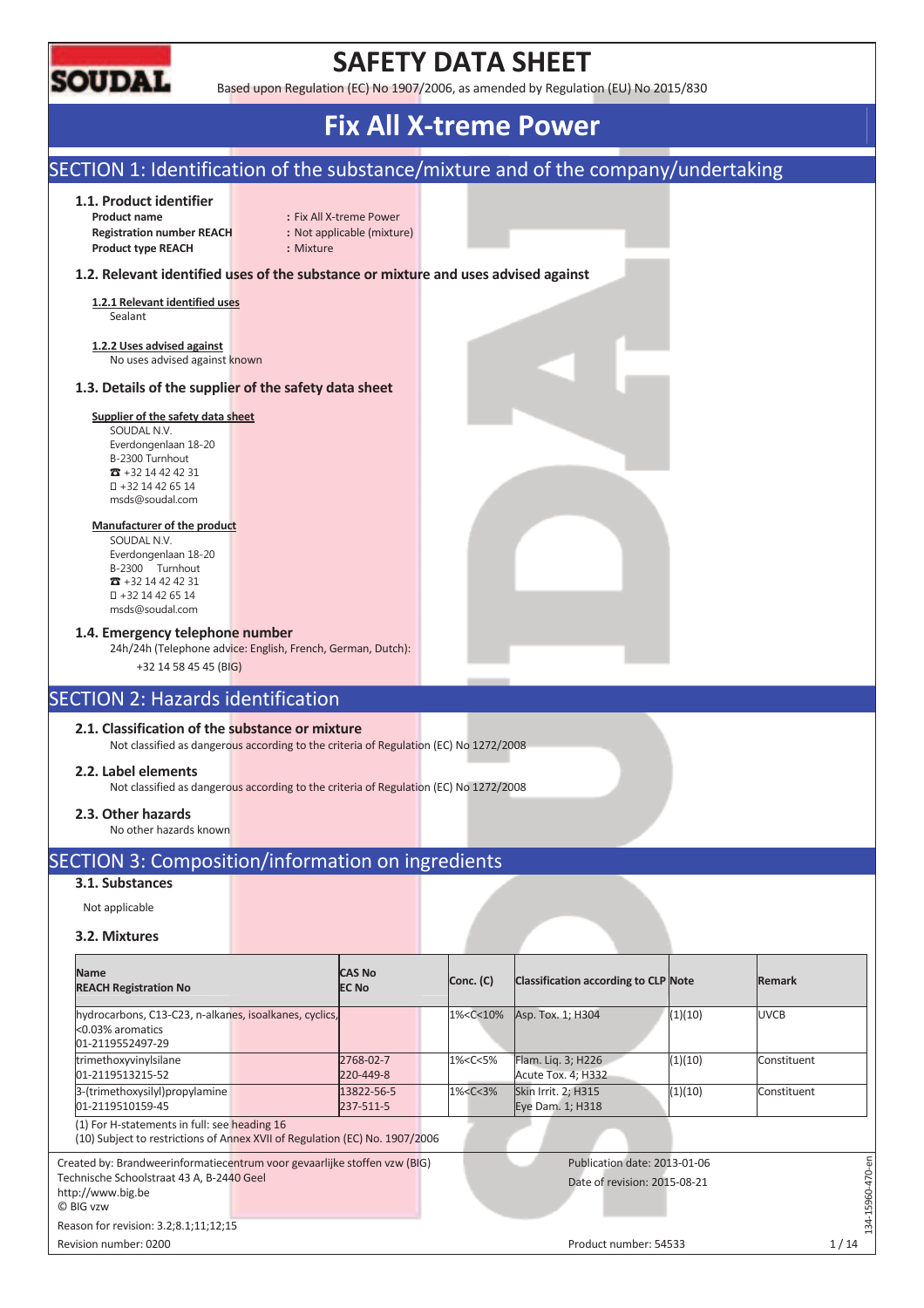| <b>SECTION 4: First aid measures</b>                                                                      |                                                                                                   |                                                                                                                                                                  |      |
|-----------------------------------------------------------------------------------------------------------|---------------------------------------------------------------------------------------------------|------------------------------------------------------------------------------------------------------------------------------------------------------------------|------|
| 4.1. Description of first aid measures                                                                    |                                                                                                   |                                                                                                                                                                  |      |
| General:                                                                                                  |                                                                                                   |                                                                                                                                                                  |      |
| If you feel unwell, seek medical advice.                                                                  |                                                                                                   |                                                                                                                                                                  |      |
| <b>After inhalation:</b>                                                                                  |                                                                                                   |                                                                                                                                                                  |      |
|                                                                                                           | Remove the victim into fresh air. Respiratory problems: consult a doctor/medical service.         |                                                                                                                                                                  |      |
| After skin contact:                                                                                       | Rinse with water. Take victim to a doctor if irritation persists.                                 |                                                                                                                                                                  |      |
| After eye contact:                                                                                        |                                                                                                   |                                                                                                                                                                  |      |
|                                                                                                           | Rinse with water. Take victim to an ophthalmologist if irritation persists.                       |                                                                                                                                                                  |      |
| <b>After ingestion:</b>                                                                                   |                                                                                                   |                                                                                                                                                                  |      |
|                                                                                                           | Rinse mouth with water. Consult a doctor/medical service if you feel unwell.                      |                                                                                                                                                                  |      |
|                                                                                                           | 4.2. Most important symptoms and effects, both acute and delayed                                  |                                                                                                                                                                  |      |
| 4.2.1 Acute symptoms                                                                                      |                                                                                                   |                                                                                                                                                                  |      |
| <b>After inhalation:</b>                                                                                  |                                                                                                   |                                                                                                                                                                  |      |
| No effects known.<br>After skin contact:                                                                  |                                                                                                   |                                                                                                                                                                  |      |
| No effects known.                                                                                         |                                                                                                   |                                                                                                                                                                  |      |
| After eye contact:                                                                                        |                                                                                                   |                                                                                                                                                                  |      |
| No effects known.                                                                                         |                                                                                                   |                                                                                                                                                                  |      |
| After ingestion:<br>No effects known.                                                                     |                                                                                                   |                                                                                                                                                                  |      |
| 4.2.2 Delayed symptoms                                                                                    |                                                                                                   |                                                                                                                                                                  |      |
| No effects known.                                                                                         |                                                                                                   |                                                                                                                                                                  |      |
|                                                                                                           | 4.3. Indication of any immediate medical attention and special treatment needed                   |                                                                                                                                                                  |      |
| If applicable and available it will be listed below.                                                      |                                                                                                   |                                                                                                                                                                  |      |
|                                                                                                           |                                                                                                   |                                                                                                                                                                  |      |
| <b>SECTION 5: Firefighting measures</b>                                                                   |                                                                                                   |                                                                                                                                                                  |      |
| 5.1. Extinguishing media                                                                                  |                                                                                                   |                                                                                                                                                                  |      |
| 5.1.1 Suitable extinguishing media:                                                                       |                                                                                                   |                                                                                                                                                                  |      |
| Adapt extinguishing media to the environment.                                                             |                                                                                                   |                                                                                                                                                                  |      |
| 5.1.2 Unsuitable extinguishing media:<br>No unsuitable extinguishing media known.                         |                                                                                                   |                                                                                                                                                                  |      |
|                                                                                                           |                                                                                                   |                                                                                                                                                                  |      |
|                                                                                                           | 5.2. Special hazards arising from the substance or mixture                                        |                                                                                                                                                                  |      |
|                                                                                                           | Upon combustion: formation of CO, CO2 and small quantities of nitrous vapours, hydrogen chloride. |                                                                                                                                                                  |      |
| 5.3. Advice for firefighters                                                                              |                                                                                                   |                                                                                                                                                                  |      |
| 5.3.1 Instructions:                                                                                       |                                                                                                   |                                                                                                                                                                  |      |
| No specific fire-fighting instructions required.<br>5.3.2 Special protective equipment for fire-fighters: |                                                                                                   |                                                                                                                                                                  |      |
|                                                                                                           | Gloves. Protective clothing. Heat/fire exposure: compressed air/oxygen apparatus.                 |                                                                                                                                                                  |      |
|                                                                                                           |                                                                                                   |                                                                                                                                                                  |      |
| <b>SECTION 6: Accidental release measures</b>                                                             |                                                                                                   |                                                                                                                                                                  |      |
|                                                                                                           | 6.1. Personal precautions, protective equipment and emergency procedures                          |                                                                                                                                                                  |      |
|                                                                                                           | 6.1.1 Protective equipment for non-emergency personnel                                            |                                                                                                                                                                  |      |
| See heading 8.2                                                                                           |                                                                                                   |                                                                                                                                                                  |      |
| 6.1.2 Protective equipment for emergency responders<br>Gloves. Protective clothing.                       |                                                                                                   |                                                                                                                                                                  |      |
| Suitable protective clothing                                                                              |                                                                                                   |                                                                                                                                                                  |      |
| See heading 8.2                                                                                           |                                                                                                   |                                                                                                                                                                  |      |
| 6.2. Environmental precautions                                                                            |                                                                                                   |                                                                                                                                                                  |      |
|                                                                                                           | Contain leaking substance. Use appropriate containment to avoid environmental contamination.      |                                                                                                                                                                  |      |
|                                                                                                           |                                                                                                   |                                                                                                                                                                  |      |
|                                                                                                           | 6.3. Methods and material for containment and cleaning up                                         | Cover spill with inert material, e.g.: sand, earth, vermiculite. Scoop solid spill into closing containers. Clean contaminated surfaces with an excess of water. |      |
| Wash clothing and equipment after handling.                                                               |                                                                                                   |                                                                                                                                                                  |      |
| 6.4. Reference to other sections                                                                          |                                                                                                   |                                                                                                                                                                  |      |
| See heading 13.                                                                                           |                                                                                                   |                                                                                                                                                                  |      |
|                                                                                                           |                                                                                                   |                                                                                                                                                                  |      |
| <b>SECTION 7: Handling and storage</b>                                                                    |                                                                                                   |                                                                                                                                                                  |      |
|                                                                                                           |                                                                                                   |                                                                                                                                                                  |      |
| Reason for revision: 3.2;8.1;11;12;15                                                                     |                                                                                                   | Publication date: 2013-01-06                                                                                                                                     |      |
|                                                                                                           |                                                                                                   | Date of revision: 2015-08-21                                                                                                                                     |      |
| Revision number: 0200                                                                                     |                                                                                                   | Product number: 54533                                                                                                                                            | 2/14 |
|                                                                                                           |                                                                                                   |                                                                                                                                                                  |      |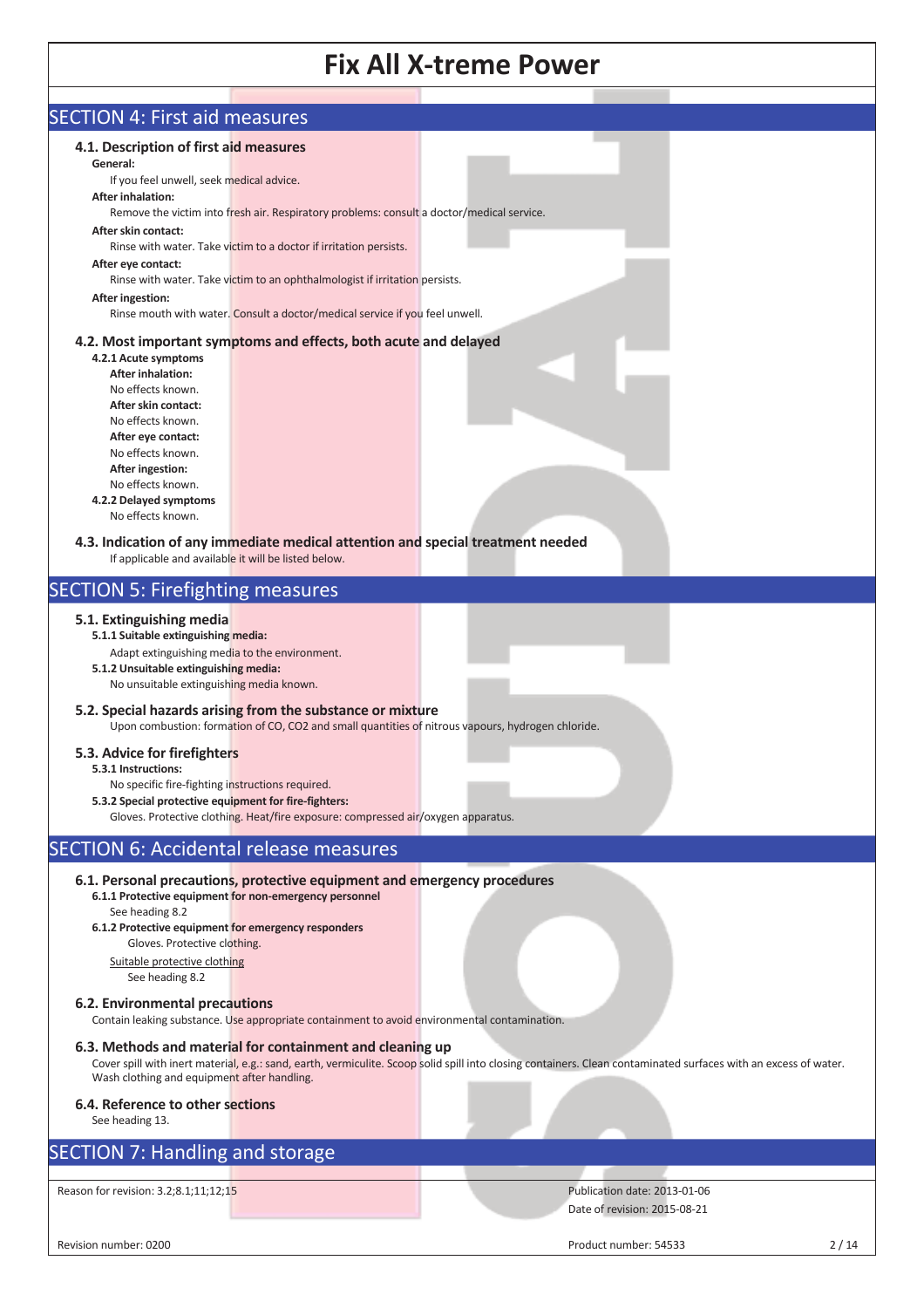The information in this section is a general description. If applicable and available, exposure scenarios are attached in annex. Always use the relevant exposure scenarios that correspond to your identified use.

#### **7.1. Precautions for safe handling**

Observe normal hygiene standards. Keep container tightly closed.

#### **7.2. Conditions for safe storage, including any incompatibilities**

**7.2.1 Safe storage requirements:** 

Meet the legal requirements. Store at room temperature. Max. storage time: 1 year(s).

- **7.2.2 Keep away from:** 
	- No data available.
- **7.2.3 Suitable packaging material:**  Synthetic material.
- **7.2.4 Non suitable packaging material:** No data available

### **7.3. Specific end use(s)**

If applicable and available, exposure scenarios are attached in annex. See information supplied by the manufacturer.

|                                                                                                                                        | if applicable and available, exposure scenarios are attached in annex. See information supplied by the manufacturer. |                              |               |
|----------------------------------------------------------------------------------------------------------------------------------------|----------------------------------------------------------------------------------------------------------------------|------------------------------|---------------|
| <b>SECTION 8: Exposure controls/personal protection</b>                                                                                |                                                                                                                      |                              |               |
| 8.1. Control parameters<br>8.1.1 Occupational exposure<br>a) Occupational exposure limit values<br>b) National biological limit values | If limit values are applicable and available these will be listed below.                                             |                              |               |
|                                                                                                                                        | If limit values are applicable and available these will be listed below.                                             |                              |               |
| 8.1.2 Sampling methods                                                                                                                 |                                                                                                                      |                              |               |
| If applicable and available it will be listed below.                                                                                   |                                                                                                                      |                              |               |
|                                                                                                                                        | 8.1.3 Applicable limit values when using the substance or mixture as intended                                        |                              |               |
| 8.1.4 DNEL/PNEC values                                                                                                                 | If limit values are applicable and available these will be listed below.                                             |                              |               |
| <b>DNEL/DMEL - Workers</b>                                                                                                             |                                                                                                                      |                              |               |
| <b>Effect level (DNEL/DMEL)</b>                                                                                                        | hydrocarbons, C13-C23, n-alkanes, isoalkanes, cyclics, <0.03% aromatics<br><b>Type</b>                               | Value                        | <b>Remark</b> |
|                                                                                                                                        |                                                                                                                      | No data available            |               |
| trimethoxyvinylsilane                                                                                                                  |                                                                                                                      |                              |               |
| <b>Effect level (DNEL/DMEL)</b>                                                                                                        | Type                                                                                                                 | Value                        | <b>Remark</b> |
| DNEL                                                                                                                                   | Long-term systemic effects inhalation                                                                                | 4.9 mg/m <sup>3</sup>        |               |
|                                                                                                                                        | Long-term systemic effects dermal                                                                                    | 0.69 mg/kg bw/day            |               |
| 3-(trimethoxysilyl)propylamine                                                                                                         |                                                                                                                      |                              |               |
| <b>Effect level (DNEL/DMEL)</b>                                                                                                        | Type                                                                                                                 | Value                        | <b>Remark</b> |
| <b>DNEL</b>                                                                                                                            | Long-term systemic effects inhalation                                                                                | 58 mg/ $m3$                  |               |
|                                                                                                                                        | Long-term systemic effects dermal                                                                                    | 8.3 mg/kg bw/day             |               |
| <b>DNEL/DMEL - General population</b>                                                                                                  |                                                                                                                      |                              |               |
|                                                                                                                                        | hydrocarbons, C13-C23, n-alkanes, isoalkanes, cyclics, <0.03% aromatics                                              |                              |               |
| Effect level (DNEL/DMEL)                                                                                                               | Type                                                                                                                 | Value                        | <b>Remark</b> |
|                                                                                                                                        |                                                                                                                      | No data available            |               |
| trimethoxyvinylsilane                                                                                                                  |                                                                                                                      |                              |               |
| <b>Effect level (DNEL/DMEL)</b>                                                                                                        | <b>Type</b>                                                                                                          | Value                        | <b>Remark</b> |
| <b>DNEL</b>                                                                                                                            | ong-term systemic effects inhalation                                                                                 | $1.04 \text{ mg/m}^3$        |               |
|                                                                                                                                        | Acute systemic effects inhalation                                                                                    | 93.4 mg/m <sup>3</sup> day   |               |
|                                                                                                                                        | Acute systemic effects dermal                                                                                        | 0.3 mg/kg bw/day             |               |
|                                                                                                                                        | Acute systemic effects dermal                                                                                        | 26.9 mg/kg bw/day            |               |
| 3-(trimethoxysilyl)propylamine                                                                                                         | Acute systemic effects dermal                                                                                        | 0.3 mg/kg bw/day             |               |
| <b>Effect level (DNEL/DMEL)</b>                                                                                                        | <b>Type</b>                                                                                                          | Value                        | <b>Remark</b> |
| <b>DNEL</b>                                                                                                                            | ong-term systemic effects inhalation                                                                                 | $17 \text{ mg/m}^3$          |               |
|                                                                                                                                        | Long-term systemic effects dermal                                                                                    | 5 mg/kg bw/day               |               |
|                                                                                                                                        | Long-term systemic effects oral                                                                                      | 5 mg/kg bw/day               |               |
| <b>PNEC</b>                                                                                                                            |                                                                                                                      |                              |               |
|                                                                                                                                        | hydrocarbons, C13-C23, n-alkanes, isoalkanes, cyclics, <0.03% aromatics                                              |                              |               |
| Compartments                                                                                                                           | Value                                                                                                                | <b>Remark</b>                |               |
|                                                                                                                                        | No data available                                                                                                    |                              |               |
|                                                                                                                                        |                                                                                                                      |                              |               |
| Reason for revision: 3.2;8.1;11;12;15                                                                                                  |                                                                                                                      | Publication date: 2013-01-06 |               |
|                                                                                                                                        |                                                                                                                      | Date of revision: 2015-08-21 |               |
| Revision number: 0200                                                                                                                  |                                                                                                                      | Product number: 54533        | $3/14$        |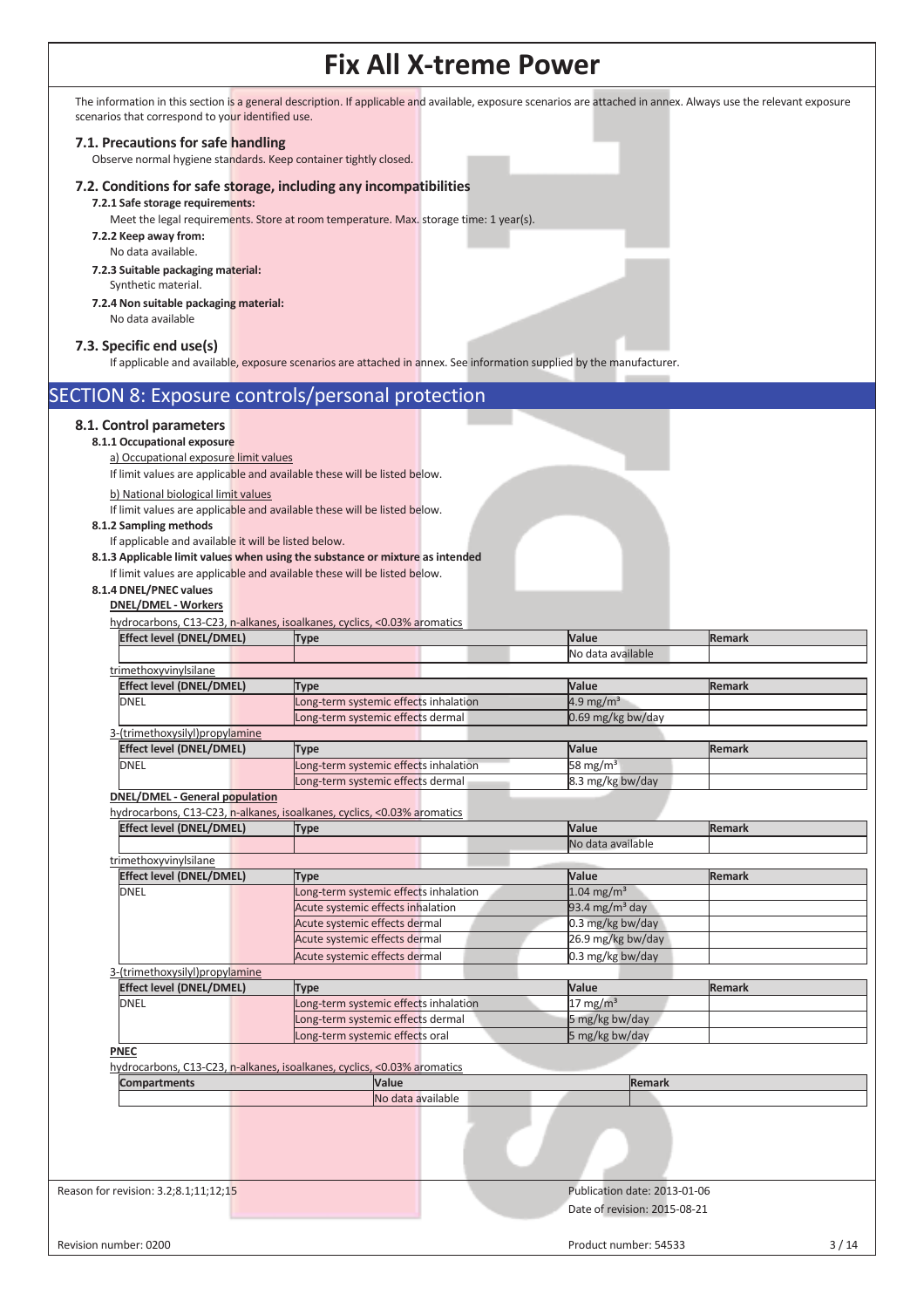| $0.34$ mg/l<br>0.034 mg/l<br>3.4 mg/l<br>$110$ mg/l |               |
|-----------------------------------------------------|---------------|
|                                                     |               |
|                                                     |               |
|                                                     |               |
|                                                     |               |
| 1.24 mg/kg sediment dw                              |               |
| 0.12 mg/kg sediment dw                              |               |
| 0.052 mg/kg soil dw                                 |               |
|                                                     |               |
| Value                                               | <b>Remark</b> |
| $0.33$ mg/l                                         |               |
| $0.033$ mg/l                                        |               |
| $3.3 \text{ mg/l}$                                  |               |
| $13 \text{ mg/l}$                                   |               |
| 1.2 mg/kg sediment dw                               |               |
| 0.12 mg/kg sediment dw                              |               |
| 0.045 mg/kg soil dw                                 |               |
|                                                     |               |

**8.1.5 Control banding** 

If applicable and available it will be listed below.

#### **8.2. Exposure controls**

The information in this section is a general description. If applicable and available, exposure scenarios are attached in annex. Always use the relevant exposure scenarios that correspond to your identified use.

#### **8.2.1 Appropriate engineering controls**

#### **8.2.2 Individual protection measures, such as personal protective equipment**

Observe normal hygiene standards. Keep container tightly closed. Do not eat, drink or smoke during work. a) Respiratory protection:

Respiratory protection not required in normal conditions.

b) Hand protection:

Gloves.

c) Eye protection:

Safety glasses.

d) Skin protection:

Protective clothing.

**8.2.3 Environmental exposure controls:** 

See headings 6.2, 6.3 and 13

### SECTION 9: Physical and chemical properties

#### **9.1. Information on basic physical and chemical properties**

| Physical form               | Paste                                                                      |
|-----------------------------|----------------------------------------------------------------------------|
| Odour                       | Characteristic odour                                                       |
| Odour threshold             | No data available                                                          |
| Colour                      | Variable in colour, depending on the composition                           |
| Particle size               | No data available                                                          |
| <b>Explosion limits</b>     | Not applicable                                                             |
| Flammability                | Non combustible                                                            |
| Log Kow                     | Not applicable (mixture)                                                   |
| Dynamic viscosity           | No data available                                                          |
| Kinematic viscosity         | No data available                                                          |
| Melting point               | No data available                                                          |
| <b>Boiling point</b>        | No data available                                                          |
| Flash point                 | Not applicable                                                             |
| Evaporation rate            | No data available                                                          |
| Relative vapour density     | No data available                                                          |
| Vapour pressure             | No data available                                                          |
| Solubility                  | water ; insoluble                                                          |
| Relative density            | 1.46:20 °C                                                                 |
| Decomposition temperature   | No data available                                                          |
| Auto-ignition temperature   | Not applicable                                                             |
| <b>Explosive properties</b> | No data available ; No chemical group associated with explosive properties |
| Oxidising properties        | No data available                                                          |
| bН                          | No data available                                                          |
|                             |                                                                            |
| 9.2. Other information      |                                                                            |
| Absolute density            | 1460 kg/m <sup>3</sup> ; 20 °C                                             |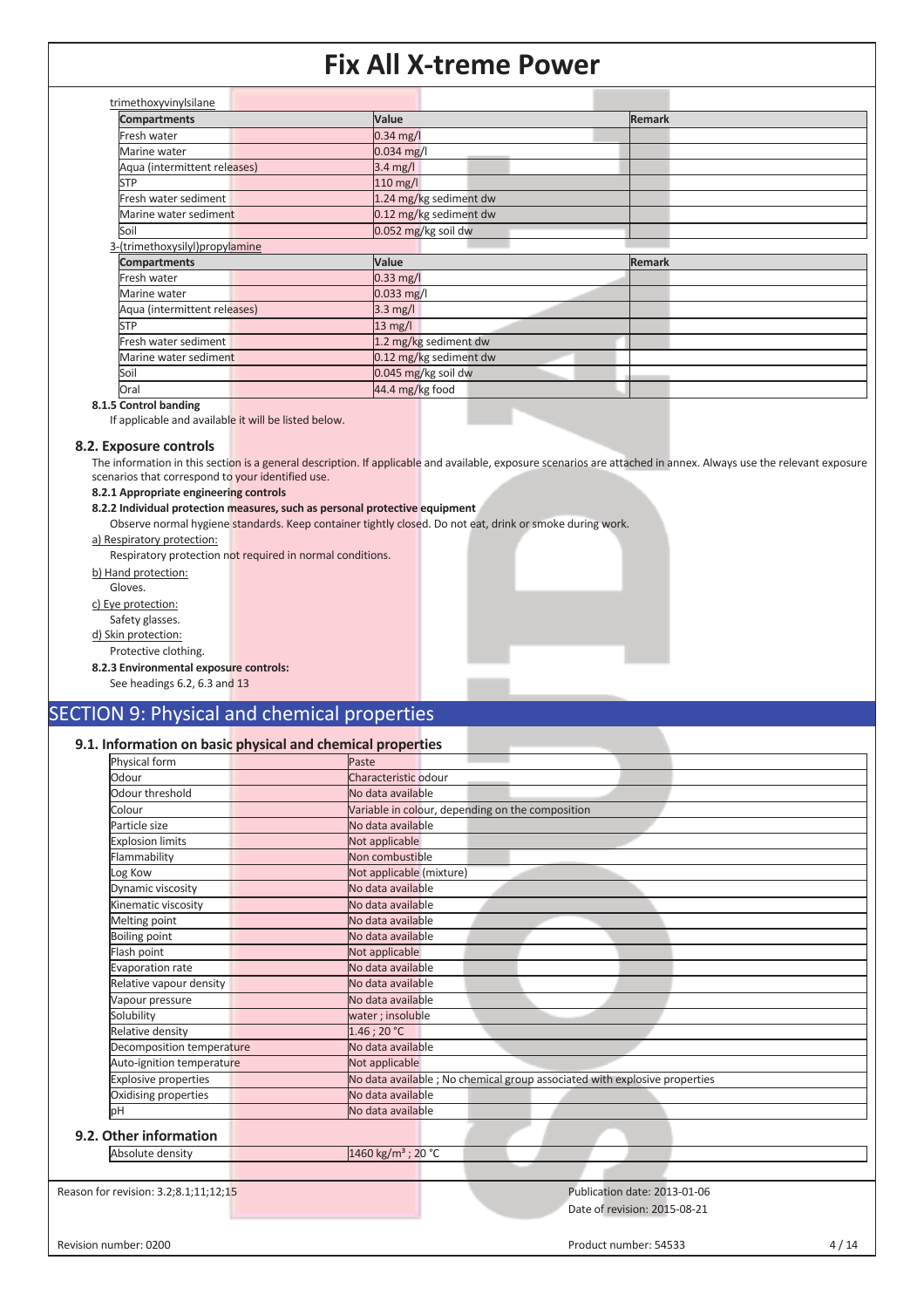| <b>SECTION 10: Stability and reactivity</b><br>Stable under normal conditions.<br>10.3. Possibility of hazardous reactions<br>10.5. Incompatible materials<br>10.6. Hazardous decomposition products<br>Upon combustion: formation of CO, CO2 and small quantities of nitrous vapours, hydrogen chloride.<br><b>SECTION 11: Toxicological information</b><br>11.1. Information on toxicological effects<br>No (test) data on the mixture available<br>hydrocarbons, C13-C23, n-alkanes, isoalkanes, cyclics, <0.03% aromatics<br><b>Method</b><br>Parameter<br><b>OECD 401</b><br><b>OECD 402</b><br><b>OECD 403</b><br>Parameter<br><b>Method</b><br>Equivalent to OECD<br>401<br><b>Equivalent to OECD</b><br>401<br>Equivalent to OECD 3.36 ml/kg bw | Value<br>> 5000 mg/kg bw<br>> 3160 mg/kg bw<br>$>$ 5266 mg/m <sup>3</sup> air<br>Value<br>7120 mg/kg<br>7236 $mg/kg$ bw                         | <b>Exposure time</b><br>24h<br>4 <sub>h</sub><br><b>Exposure time</b>                                                                 | <b>Species</b><br>Rat (male/female)<br>Rabbit<br>(male/female)<br>Rat (male/female)<br><b>Species</b><br>Rat (male)<br>Rat (female) | Value<br>determination<br>Experimental value<br>Experimental value<br>Experimental value<br>Value<br>determination<br><b>Experimental value</b><br><b>Experimental value</b> | <b>Remark</b><br><b>Remark</b>                                                                        |
|---------------------------------------------------------------------------------------------------------------------------------------------------------------------------------------------------------------------------------------------------------------------------------------------------------------------------------------------------------------------------------------------------------------------------------------------------------------------------------------------------------------------------------------------------------------------------------------------------------------------------------------------------------------------------------------------------------------------------------------------------------|-------------------------------------------------------------------------------------------------------------------------------------------------|---------------------------------------------------------------------------------------------------------------------------------------|-------------------------------------------------------------------------------------------------------------------------------------|------------------------------------------------------------------------------------------------------------------------------------------------------------------------------|-------------------------------------------------------------------------------------------------------|
|                                                                                                                                                                                                                                                                                                                                                                                                                                                                                                                                                                                                                                                                                                                                                         |                                                                                                                                                 |                                                                                                                                       |                                                                                                                                     |                                                                                                                                                                              |                                                                                                       |
|                                                                                                                                                                                                                                                                                                                                                                                                                                                                                                                                                                                                                                                                                                                                                         |                                                                                                                                                 |                                                                                                                                       |                                                                                                                                     |                                                                                                                                                                              |                                                                                                       |
|                                                                                                                                                                                                                                                                                                                                                                                                                                                                                                                                                                                                                                                                                                                                                         |                                                                                                                                                 |                                                                                                                                       |                                                                                                                                     |                                                                                                                                                                              |                                                                                                       |
|                                                                                                                                                                                                                                                                                                                                                                                                                                                                                                                                                                                                                                                                                                                                                         |                                                                                                                                                 |                                                                                                                                       |                                                                                                                                     |                                                                                                                                                                              |                                                                                                       |
|                                                                                                                                                                                                                                                                                                                                                                                                                                                                                                                                                                                                                                                                                                                                                         |                                                                                                                                                 |                                                                                                                                       |                                                                                                                                     |                                                                                                                                                                              |                                                                                                       |
|                                                                                                                                                                                                                                                                                                                                                                                                                                                                                                                                                                                                                                                                                                                                                         |                                                                                                                                                 |                                                                                                                                       |                                                                                                                                     |                                                                                                                                                                              |                                                                                                       |
|                                                                                                                                                                                                                                                                                                                                                                                                                                                                                                                                                                                                                                                                                                                                                         |                                                                                                                                                 |                                                                                                                                       |                                                                                                                                     |                                                                                                                                                                              |                                                                                                       |
|                                                                                                                                                                                                                                                                                                                                                                                                                                                                                                                                                                                                                                                                                                                                                         |                                                                                                                                                 |                                                                                                                                       |                                                                                                                                     |                                                                                                                                                                              |                                                                                                       |
|                                                                                                                                                                                                                                                                                                                                                                                                                                                                                                                                                                                                                                                                                                                                                         |                                                                                                                                                 |                                                                                                                                       |                                                                                                                                     |                                                                                                                                                                              |                                                                                                       |
|                                                                                                                                                                                                                                                                                                                                                                                                                                                                                                                                                                                                                                                                                                                                                         |                                                                                                                                                 |                                                                                                                                       |                                                                                                                                     |                                                                                                                                                                              |                                                                                                       |
|                                                                                                                                                                                                                                                                                                                                                                                                                                                                                                                                                                                                                                                                                                                                                         |                                                                                                                                                 |                                                                                                                                       |                                                                                                                                     |                                                                                                                                                                              |                                                                                                       |
|                                                                                                                                                                                                                                                                                                                                                                                                                                                                                                                                                                                                                                                                                                                                                         |                                                                                                                                                 |                                                                                                                                       |                                                                                                                                     |                                                                                                                                                                              |                                                                                                       |
|                                                                                                                                                                                                                                                                                                                                                                                                                                                                                                                                                                                                                                                                                                                                                         |                                                                                                                                                 |                                                                                                                                       |                                                                                                                                     |                                                                                                                                                                              |                                                                                                       |
|                                                                                                                                                                                                                                                                                                                                                                                                                                                                                                                                                                                                                                                                                                                                                         |                                                                                                                                                 |                                                                                                                                       |                                                                                                                                     |                                                                                                                                                                              |                                                                                                       |
|                                                                                                                                                                                                                                                                                                                                                                                                                                                                                                                                                                                                                                                                                                                                                         |                                                                                                                                                 |                                                                                                                                       |                                                                                                                                     |                                                                                                                                                                              |                                                                                                       |
|                                                                                                                                                                                                                                                                                                                                                                                                                                                                                                                                                                                                                                                                                                                                                         |                                                                                                                                                 |                                                                                                                                       |                                                                                                                                     |                                                                                                                                                                              |                                                                                                       |
|                                                                                                                                                                                                                                                                                                                                                                                                                                                                                                                                                                                                                                                                                                                                                         |                                                                                                                                                 |                                                                                                                                       |                                                                                                                                     |                                                                                                                                                                              |                                                                                                       |
|                                                                                                                                                                                                                                                                                                                                                                                                                                                                                                                                                                                                                                                                                                                                                         |                                                                                                                                                 |                                                                                                                                       |                                                                                                                                     |                                                                                                                                                                              |                                                                                                       |
|                                                                                                                                                                                                                                                                                                                                                                                                                                                                                                                                                                                                                                                                                                                                                         |                                                                                                                                                 |                                                                                                                                       |                                                                                                                                     |                                                                                                                                                                              |                                                                                                       |
|                                                                                                                                                                                                                                                                                                                                                                                                                                                                                                                                                                                                                                                                                                                                                         |                                                                                                                                                 |                                                                                                                                       |                                                                                                                                     |                                                                                                                                                                              |                                                                                                       |
|                                                                                                                                                                                                                                                                                                                                                                                                                                                                                                                                                                                                                                                                                                                                                         |                                                                                                                                                 |                                                                                                                                       |                                                                                                                                     |                                                                                                                                                                              |                                                                                                       |
|                                                                                                                                                                                                                                                                                                                                                                                                                                                                                                                                                                                                                                                                                                                                                         |                                                                                                                                                 |                                                                                                                                       |                                                                                                                                     |                                                                                                                                                                              |                                                                                                       |
|                                                                                                                                                                                                                                                                                                                                                                                                                                                                                                                                                                                                                                                                                                                                                         |                                                                                                                                                 | 24h                                                                                                                                   | Rabbit                                                                                                                              | Experimental value                                                                                                                                                           |                                                                                                       |
| 402<br>Equivalent to OECD                                                                                                                                                                                                                                                                                                                                                                                                                                                                                                                                                                                                                                                                                                                               | 16.8 mg/l                                                                                                                                       | 4 h                                                                                                                                   | (male/female)<br>Rat (male/female)                                                                                                  | Experimental value                                                                                                                                                           |                                                                                                       |
| 403                                                                                                                                                                                                                                                                                                                                                                                                                                                                                                                                                                                                                                                                                                                                                     |                                                                                                                                                 |                                                                                                                                       |                                                                                                                                     |                                                                                                                                                                              |                                                                                                       |
| <b>Method</b><br>Parameter                                                                                                                                                                                                                                                                                                                                                                                                                                                                                                                                                                                                                                                                                                                              | Value                                                                                                                                           | <b>Exposure time</b>                                                                                                                  | <b>Species</b>                                                                                                                      | Value                                                                                                                                                                        | <b>Remark</b>                                                                                         |
|                                                                                                                                                                                                                                                                                                                                                                                                                                                                                                                                                                                                                                                                                                                                                         |                                                                                                                                                 |                                                                                                                                       |                                                                                                                                     | determination                                                                                                                                                                |                                                                                                       |
| Equivalent to OECD<br>401                                                                                                                                                                                                                                                                                                                                                                                                                                                                                                                                                                                                                                                                                                                               | 2.970 ml/kg bw                                                                                                                                  |                                                                                                                                       | Rat (male)                                                                                                                          | <b>Experimental value</b>                                                                                                                                                    |                                                                                                       |
| Equivalent to OECD<br>402                                                                                                                                                                                                                                                                                                                                                                                                                                                                                                                                                                                                                                                                                                                               | 11.3 ml/kg bw                                                                                                                                   | 24 h                                                                                                                                  | Rabbit (male)                                                                                                                       | <b>Experimental value</b>                                                                                                                                                    |                                                                                                       |
| <b>OECD 403</b>                                                                                                                                                                                                                                                                                                                                                                                                                                                                                                                                                                                                                                                                                                                                         | $> 5$ ppm                                                                                                                                       | 6h                                                                                                                                    | Rat (male)                                                                                                                          | Read-across                                                                                                                                                                  |                                                                                                       |
|                                                                                                                                                                                                                                                                                                                                                                                                                                                                                                                                                                                                                                                                                                                                                         |                                                                                                                                                 |                                                                                                                                       |                                                                                                                                     |                                                                                                                                                                              |                                                                                                       |
|                                                                                                                                                                                                                                                                                                                                                                                                                                                                                                                                                                                                                                                                                                                                                         |                                                                                                                                                 |                                                                                                                                       |                                                                                                                                     |                                                                                                                                                                              |                                                                                                       |
|                                                                                                                                                                                                                                                                                                                                                                                                                                                                                                                                                                                                                                                                                                                                                         |                                                                                                                                                 |                                                                                                                                       |                                                                                                                                     |                                                                                                                                                                              |                                                                                                       |
|                                                                                                                                                                                                                                                                                                                                                                                                                                                                                                                                                                                                                                                                                                                                                         |                                                                                                                                                 |                                                                                                                                       |                                                                                                                                     |                                                                                                                                                                              |                                                                                                       |
|                                                                                                                                                                                                                                                                                                                                                                                                                                                                                                                                                                                                                                                                                                                                                         |                                                                                                                                                 |                                                                                                                                       |                                                                                                                                     |                                                                                                                                                                              |                                                                                                       |
|                                                                                                                                                                                                                                                                                                                                                                                                                                                                                                                                                                                                                                                                                                                                                         |                                                                                                                                                 |                                                                                                                                       |                                                                                                                                     |                                                                                                                                                                              |                                                                                                       |
|                                                                                                                                                                                                                                                                                                                                                                                                                                                                                                                                                                                                                                                                                                                                                         |                                                                                                                                                 |                                                                                                                                       |                                                                                                                                     |                                                                                                                                                                              |                                                                                                       |
|                                                                                                                                                                                                                                                                                                                                                                                                                                                                                                                                                                                                                                                                                                                                                         |                                                                                                                                                 |                                                                                                                                       |                                                                                                                                     | determination                                                                                                                                                                | <b>Remark</b>                                                                                         |
| <b>OECD 405</b>                                                                                                                                                                                                                                                                                                                                                                                                                                                                                                                                                                                                                                                                                                                                         | 24 h                                                                                                                                            |                                                                                                                                       | Rabbit                                                                                                                              |                                                                                                                                                                              |                                                                                                       |
|                                                                                                                                                                                                                                                                                                                                                                                                                                                                                                                                                                                                                                                                                                                                                         |                                                                                                                                                 |                                                                                                                                       |                                                                                                                                     |                                                                                                                                                                              |                                                                                                       |
| <b>OECD 404</b>                                                                                                                                                                                                                                                                                                                                                                                                                                                                                                                                                                                                                                                                                                                                         |                                                                                                                                                 |                                                                                                                                       |                                                                                                                                     |                                                                                                                                                                              |                                                                                                       |
| Not irritating<br>Other                                                                                                                                                                                                                                                                                                                                                                                                                                                                                                                                                                                                                                                                                                                                 | 24h                                                                                                                                             | 24; 48; 72 hours                                                                                                                      | Human                                                                                                                               | <b>Experimental value</b>                                                                                                                                                    |                                                                                                       |
|                                                                                                                                                                                                                                                                                                                                                                                                                                                                                                                                                                                                                                                                                                                                                         |                                                                                                                                                 |                                                                                                                                       | Publication date: 2013-01-06                                                                                                        |                                                                                                                                                                              |                                                                                                       |
|                                                                                                                                                                                                                                                                                                                                                                                                                                                                                                                                                                                                                                                                                                                                                         | <b>OECD 403</b><br>Judgement is based on the relevant ingredients<br>No (test) data on the mixture available<br><b>Method</b><br>Not irritating | $>16$ ppm<br>hydrocarbons, C13-C23, n-alkanes, isoalkanes, cyclics, <0.03% aromatics<br><b>Exposure time</b><br>Not irritating<br>4 h | 6h<br><b>Time point</b>                                                                                                             | Rat (female)<br><b>Species</b><br>24; 48; 72 hours                                                                                                                           | Read-across<br>Value<br><b>Experimental value</b><br>24; 48; 72 hours<br>Rabbit<br>Experimental value |

٦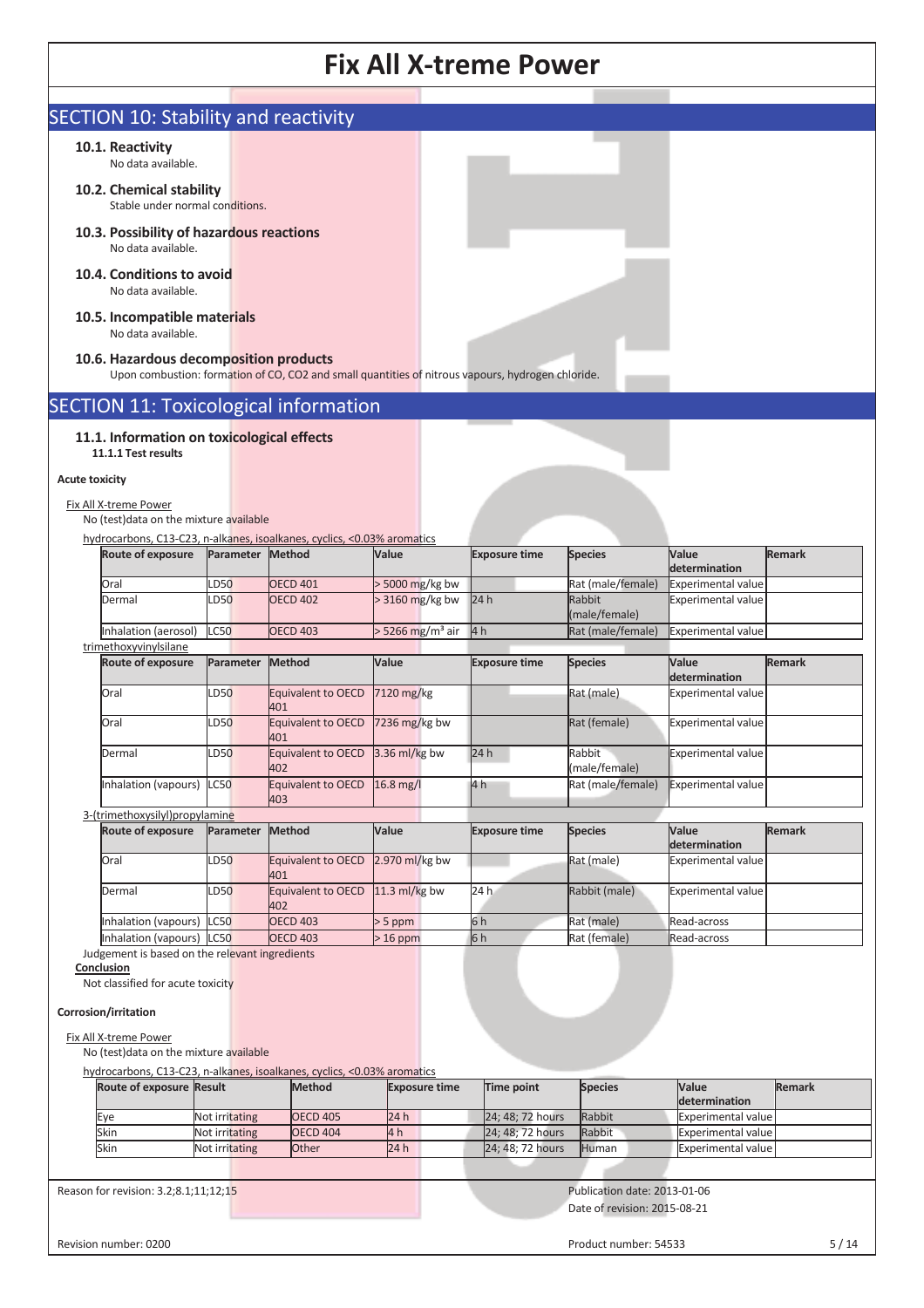|                                                                                                                                                                                                                                                                                                                                                             | Route of exposure Result           | <b>Method</b>                             |                             | <b>Exposure time</b> | Time point                                                               | <b>Species</b>                                   | Value                                                                  | <b>Remark</b>                |
|-------------------------------------------------------------------------------------------------------------------------------------------------------------------------------------------------------------------------------------------------------------------------------------------------------------------------------------------------------------|------------------------------------|-------------------------------------------|-----------------------------|----------------------|--------------------------------------------------------------------------|--------------------------------------------------|------------------------------------------------------------------------|------------------------------|
|                                                                                                                                                                                                                                                                                                                                                             |                                    |                                           |                             |                      |                                                                          |                                                  | determination                                                          |                              |
| Eye                                                                                                                                                                                                                                                                                                                                                         | Not irritating                     | <b>OECD 405</b>                           | 24h                         |                      | 1; 24; 48; 72 hours Rabbit                                               |                                                  | <b>Experimental value</b>                                              |                              |
| Skin<br>3-(trimethoxysilyl)propylamine                                                                                                                                                                                                                                                                                                                      | Not irritating                     | Other                                     | 24h                         |                      | 24; 48; 72 hours                                                         | Rabbit                                           | <b>Experimental value</b>                                              |                              |
| Route of exposure Result                                                                                                                                                                                                                                                                                                                                    |                                    | <b>Method</b>                             |                             | <b>Exposure time</b> | Time point                                                               | <b>Species</b>                                   | Value                                                                  | <b>Remark</b>                |
|                                                                                                                                                                                                                                                                                                                                                             |                                    |                                           |                             |                      |                                                                          |                                                  | determination                                                          |                              |
| Eye                                                                                                                                                                                                                                                                                                                                                         | Serious eye                        | Equivalent to                             |                             |                      | 24; 48; 72 hours                                                         | Rabbit                                           | Read-across                                                            |                              |
|                                                                                                                                                                                                                                                                                                                                                             | damage                             | <b>OECD 405</b>                           |                             |                      |                                                                          |                                                  |                                                                        |                              |
| Skin                                                                                                                                                                                                                                                                                                                                                        | Irritating                         | <b>OECD 404</b>                           |                             | $3 min-4 h$          | 1; 24; 48; 72; 168                                                       | Rat                                              | Calculated value                                                       |                              |
|                                                                                                                                                                                                                                                                                                                                                             |                                    |                                           |                             |                      | hours                                                                    |                                                  |                                                                        |                              |
| Not classified as irritating to the eyes<br>Not classified as irritating to the respiratory system<br>Respiratory or skin sensitisation<br>Fix All X-treme Power<br>No (test) data on the mixture available<br>hydrocarbons, C13-C23, n-alkanes, isoalkanes, cyclics, <0.03% aromatics<br>Route of exposure Result<br>Skin<br>Skin<br>trimethoxyvinylsilane | Not sensitizing<br>Not sensitizing | <b>Method</b><br><b>OECD 406</b><br>Other | 24h<br>216h                 | <b>Exposure time</b> | <b>Observation time Species</b><br>point<br>24; 48 hours<br>24; 48 hours | Guinea pig<br>(female)<br>Human<br>(male/female) | <b>Value determination Remark</b><br>Read-across<br>Experimental value |                              |
| Route of exposure Result                                                                                                                                                                                                                                                                                                                                    |                                    | <b>Method</b>                             |                             | <b>Exposure time</b> | <b>Observation time</b>                                                  | <b>Species</b>                                   | <b>Value determination Remark</b>                                      |                              |
| Skin                                                                                                                                                                                                                                                                                                                                                        | Not sensitizing                    | <b>OECD 406</b>                           |                             |                      | point<br>24; 48 hours                                                    | Guinea pig                                       | <b>Experimental value</b>                                              |                              |
|                                                                                                                                                                                                                                                                                                                                                             |                                    |                                           |                             |                      |                                                                          | (male/female)                                    |                                                                        |                              |
| 3-(trimethoxysilyl)propylamine                                                                                                                                                                                                                                                                                                                              |                                    |                                           |                             |                      |                                                                          |                                                  |                                                                        |                              |
| Route of exposure Result                                                                                                                                                                                                                                                                                                                                    |                                    | <b>Method</b>                             |                             | <b>Exposure time</b> | <b>Observation time</b>                                                  |                                                  |                                                                        |                              |
|                                                                                                                                                                                                                                                                                                                                                             |                                    |                                           |                             |                      |                                                                          |                                                  |                                                                        |                              |
|                                                                                                                                                                                                                                                                                                                                                             |                                    |                                           |                             |                      | point                                                                    | <b>Species</b>                                   | <b>Value determination Remark</b>                                      |                              |
|                                                                                                                                                                                                                                                                                                                                                             |                                    |                                           |                             |                      |                                                                          |                                                  |                                                                        |                              |
| Skin<br>Judgement is based on the relevant ingredients<br>Conclusion<br>Not classified as sensitizing for skin                                                                                                                                                                                                                                              | Not sensitizing                    | <b>OECD 406</b>                           | 72 h                        |                      | 24; 48 hours                                                             | Guinea pig<br>(male/female)                      | Experimental value                                                     |                              |
| Not classified as sensitizing for inhalation<br>Specific target organ toxicity<br>Fix All X-treme Power                                                                                                                                                                                                                                                     |                                    |                                           |                             |                      |                                                                          |                                                  |                                                                        |                              |
| No (test) data on the mixture available                                                                                                                                                                                                                                                                                                                     |                                    |                                           |                             |                      |                                                                          |                                                  |                                                                        |                              |
| hydrocarbons, C13-C23, n-alkanes, isoalkanes, cyclics, <0.03% aromatics                                                                                                                                                                                                                                                                                     |                                    |                                           |                             |                      |                                                                          |                                                  |                                                                        |                              |
| Route of exposure Parameter                                                                                                                                                                                                                                                                                                                                 |                                    | Method                                    | Value                       | Organ                | <b>Effect</b>                                                            | <b>Exposure time</b>                             | <b>Species</b>                                                         | Value                        |
|                                                                                                                                                                                                                                                                                                                                                             |                                    |                                           |                             |                      |                                                                          |                                                  |                                                                        | determination<br>Read-across |
| Oral                                                                                                                                                                                                                                                                                                                                                        | <b>NOAEL</b>                       | Equivalent to<br><b>OECD 408</b>          | $\geq 5000$ mg/kg           |                      | No effect                                                                | 13 weeks (daily)                                 | Rat                                                                    |                              |
|                                                                                                                                                                                                                                                                                                                                                             |                                    |                                           | bw/day                      |                      |                                                                          |                                                  | (male/female)                                                          |                              |
| Inhalation                                                                                                                                                                                                                                                                                                                                                  | <b>NOAEC</b>                       | Equivalent to                             | $> 10400$ mg/m <sup>3</sup> |                      | No effect                                                                | 13 weeks (6h/day, 5                              | Rat                                                                    | Read-across                  |
| (vapours)                                                                                                                                                                                                                                                                                                                                                   |                                    | <b>OECD 413</b>                           | air                         |                      |                                                                          | days/week)                                       | (male/female)                                                          |                              |
| trimethoxyvinylsilane<br>Route of exposure Parameter                                                                                                                                                                                                                                                                                                        |                                    | <b>Method</b>                             | Value                       | Organ                | <b>Effect</b>                                                            | <b>Exposure time</b>                             | <b>Species</b>                                                         | Value                        |
|                                                                                                                                                                                                                                                                                                                                                             |                                    |                                           |                             |                      |                                                                          |                                                  |                                                                        | determination                |
| Oral (stomach                                                                                                                                                                                                                                                                                                                                               | LOAEL                              | <b>OECD 422</b>                           | 62.5 mg/kg                  | Thymus               | Weight                                                                   | 6 - 8 weeks (daily)                              | Rat                                                                    | Experimental                 |
| tube)                                                                                                                                                                                                                                                                                                                                                       |                                    |                                           | bw/day                      |                      | reduction                                                                |                                                  | (male/female)                                                          | value                        |
| Inhalation                                                                                                                                                                                                                                                                                                                                                  | <b>OAEC</b>                        | Other                                     | 100 ppm                     |                      | Change in urine                                                          | 14 weeks (6h/day, 5                              | Rat                                                                    | Experimental                 |
| (vapours)                                                                                                                                                                                                                                                                                                                                                   |                                    |                                           |                             |                      | composition                                                              | days/week)                                       | (male/female)                                                          | value                        |
|                                                                                                                                                                                                                                                                                                                                                             |                                    |                                           |                             |                      |                                                                          |                                                  |                                                                        |                              |
|                                                                                                                                                                                                                                                                                                                                                             |                                    |                                           |                             |                      |                                                                          |                                                  |                                                                        |                              |
|                                                                                                                                                                                                                                                                                                                                                             |                                    |                                           |                             |                      |                                                                          |                                                  |                                                                        |                              |
| Inhalation                                                                                                                                                                                                                                                                                                                                                  | <b>NOAEC</b>                       | Other                                     | 10 ppm                      |                      | No effect                                                                | 14 weeks (6h/day, 5<br>days/week)                | Rat<br>(male/female)                                                   | value                        |
| (vapours)                                                                                                                                                                                                                                                                                                                                                   |                                    |                                           |                             |                      |                                                                          |                                                  |                                                                        | Experimental                 |
|                                                                                                                                                                                                                                                                                                                                                             |                                    |                                           |                             |                      |                                                                          |                                                  |                                                                        |                              |
| Reason for revision: 3.2;8.1;11;12;15                                                                                                                                                                                                                                                                                                                       |                                    |                                           |                             |                      |                                                                          | Publication date: 2013-01-06                     |                                                                        |                              |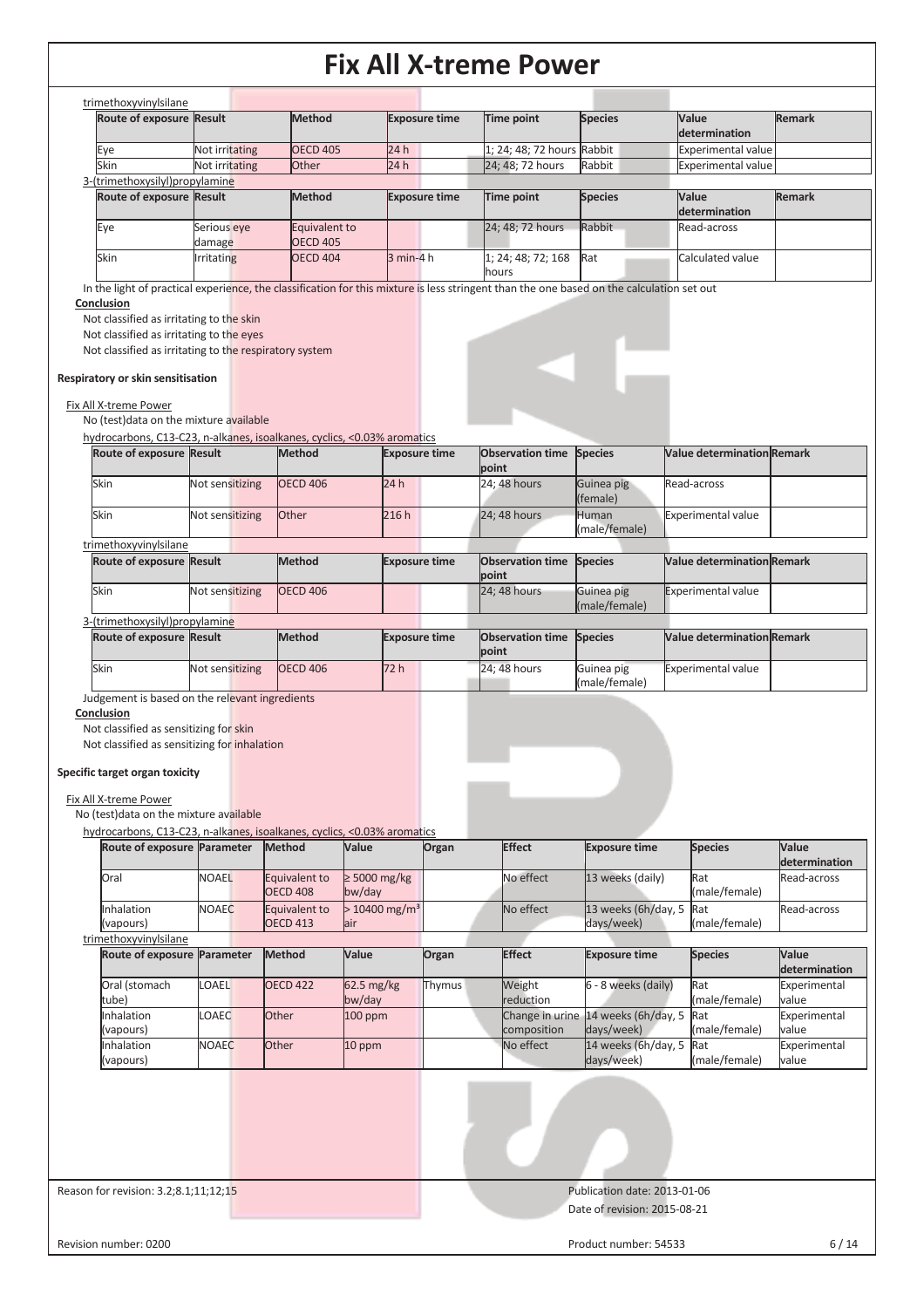| 3-(trimethoxysilyl) propylamine<br>Route of exposure Parameter                  |                           | Method                                  | Value                    | Organ                                             | <b>Effect</b>                                      | <b>Exposure time</b>                    | <b>Species</b>       | Value                                                   |
|---------------------------------------------------------------------------------|---------------------------|-----------------------------------------|--------------------------|---------------------------------------------------|----------------------------------------------------|-----------------------------------------|----------------------|---------------------------------------------------------|
|                                                                                 |                           |                                         |                          |                                                   |                                                    |                                         |                      | determination                                           |
| Oral (stomach<br>tube)                                                          | LOAEL                     | <b>OECD 408</b>                         | 600 mg/kg<br>bw/day      | Liver                                             | Clinical signs;<br>mortality; body<br>weight; food | $92 \text{ day}(s)$                     | Rat<br>(male/female) | Read-across                                             |
| Oral (stomach                                                                   | <b>NOAEL</b>              | <b>OECD 408</b>                         | 200 mg/kg                | Liver                                             | consumption<br>No effect                           | $\overline{92}$ day(s)                  | Rat                  | Read-across                                             |
| tube)<br>Inhalation (aerosol) IRT                                               |                           |                                         | bw/day                   |                                                   |                                                    |                                         | (male/female)        |                                                         |
|                                                                                 | (inhalation<br>risk test) | Equivalent to<br><b>OECD 412</b>        | $147 \text{ mg/m}^3$ air | Lungs                                             | Lesions in<br>larynx, trachea<br>and lung          | 4 weeks (6h/day, 5<br>days/week)        | Rat (male)           | Read-across                                             |
| Judgement is based on the relevant ingredients<br>Conclusion                    |                           |                                         |                          |                                                   |                                                    |                                         |                      |                                                         |
| Not classified for subchronic toxicity<br>Mutagenicity (in vitro)               |                           |                                         |                          |                                                   |                                                    |                                         |                      |                                                         |
| Fix All X-treme Power                                                           |                           |                                         |                          |                                                   |                                                    |                                         |                      |                                                         |
| No (test) data on the mixture available                                         |                           |                                         |                          |                                                   |                                                    |                                         |                      |                                                         |
| hydrocarbons, C13-C23, n-alkanes, isoalkanes, cyclics, <0.03% aromatics         |                           |                                         |                          |                                                   |                                                    |                                         |                      |                                                         |
| <b>Result</b><br>Negative                                                       |                           | <b>Method</b><br>Equivalent to OECD 471 |                          | <b>Test substrate</b><br>Bacteria (S.typhimurium) |                                                    | <b>Effect</b>                           |                      | <b>Value determination</b><br><b>Experimental value</b> |
| trimethoxyvinylsilane                                                           |                           |                                         |                          |                                                   |                                                    |                                         |                      |                                                         |
| <b>Result</b><br>Positive with metabolic                                        |                           | <b>Method</b><br><b>OECD 473</b>        |                          | <b>Test substrate</b><br>CHL/IU cells             |                                                    | <b>Effect</b><br>Chromosome aberrations |                      | <b>Value determination</b><br><b>Experimental value</b> |
| activation, positive without<br>metabolic activation                            |                           |                                         |                          |                                                   |                                                    |                                         |                      |                                                         |
| Negative with metabolic<br>activation, negative without<br>metabolic activation |                           | <b>OECD 476</b>                         |                          |                                                   | Chinese hamster ovary (CHO) No effect              |                                         |                      | <b>Experimental value</b>                               |
| Negative with metabolic<br>activation, negative without<br>metabolic activation |                           | <b>OECD 471</b>                         |                          |                                                   | Bacteria (S.typhimurium)                           | No effect                               |                      | <b>Experimental value</b>                               |
| Negative with metabolic<br>activation, negative without<br>metabolic activation |                           | <b>OECD 471</b>                         |                          | Escherichia coli                                  |                                                    | No effect                               |                      | <b>Experimental value</b>                               |
| 3-(trimethoxysilyl)propylamine                                                  |                           |                                         |                          |                                                   |                                                    |                                         |                      |                                                         |
| <b>Result</b>                                                                   |                           | <b>Method</b>                           |                          | <b>Test substrate</b>                             |                                                    | <b>Effect</b>                           |                      | Value determination                                     |
| Negative with metabolic<br>activation, negative without<br>metabolic activation |                           | <b>OECD 476</b>                         |                          |                                                   | Chinese hamster ovary (CHO) No effect              |                                         |                      | Read-across                                             |
| Negative with metabolic<br>activation, negative without<br>metabolic activation |                           | <b>OECD 473</b>                         |                          | Chinese hamster lung<br>fibroblasts               |                                                    | No effect                               |                      | Read-across                                             |
| Negative with metabolic<br>activation, negative without<br>metabolic activation |                           | <b>OECD 471</b>                         |                          | Escherichia coli                                  |                                                    | No effect                               |                      | <b>Experimental value</b>                               |
| Negative with metabolic<br>activation, negative without                         |                           | <b>OECD 471</b>                         |                          |                                                   | Bacteria (S.typhimurium)                           | No effect                               |                      | <b>Experimental value</b>                               |
| metabolic activation<br>Mutagenicity (in vivo)                                  |                           |                                         |                          |                                                   |                                                    |                                         |                      |                                                         |
| Fix All X-treme Power                                                           |                           |                                         |                          |                                                   |                                                    |                                         |                      |                                                         |
| No (test) data on the mixture available                                         |                           |                                         |                          |                                                   |                                                    |                                         |                      |                                                         |
|                                                                                 |                           | <b>Method</b>                           |                          | <b>Exposure time</b>                              | Test substrate                                     |                                         | Organ                | <b>Value determination</b>                              |
| hydrocarbons, C13-C23, n-alkanes, isoalkanes, cyclics, <0.03% aromatics         |                           | Equivalent to OECD                      |                          | 8 weeks (6h/day, 5                                | Mouse (male)                                       |                                         |                      | Read-across                                             |
| <b>Result</b><br>Negative                                                       |                           |                                         |                          | days/week)                                        |                                                    | Rat (male/female)                       |                      | Read-across                                             |
| Negative                                                                        |                           | 483<br><b>Equivalent to OECD</b>        |                          |                                                   |                                                    |                                         |                      |                                                         |
| Negative                                                                        |                           | 475<br><b>Equivalent to OECD</b>        |                          |                                                   |                                                    | Mouse (male/female)                     |                      | Read-across                                             |
|                                                                                 |                           | 474                                     |                          |                                                   |                                                    |                                         |                      |                                                         |
| trimethoxyvinylsilane<br><b>Result</b>                                          |                           | <b>Method</b>                           |                          | <b>Exposure time</b>                              | Test substrate                                     |                                         | Organ                | <b>Value determination</b>                              |
| Negative                                                                        |                           | EPA 560/6-83-001                        |                          |                                                   |                                                    | Mouse (male/female)                     | Blood                | <b>Experimental value</b>                               |
| 3-(trimethoxysilyl)propylamine                                                  |                           |                                         |                          |                                                   |                                                    |                                         |                      |                                                         |
| <b>Result</b>                                                                   |                           | <b>Method</b>                           |                          | <b>Exposure time</b>                              | Test substrate                                     |                                         | Organ                |                                                         |
| Negative                                                                        |                           | Equivalent to OECD<br>474               |                          |                                                   |                                                    | Mouse (male/female)                     | <b>Bone marrow</b>   | <b>Value determination</b><br>Read-across               |
| Reason for revision: 3.2;8.1;11;12;15                                           |                           |                                         |                          |                                                   |                                                    | Publication date: 2013-01-06            |                      |                                                         |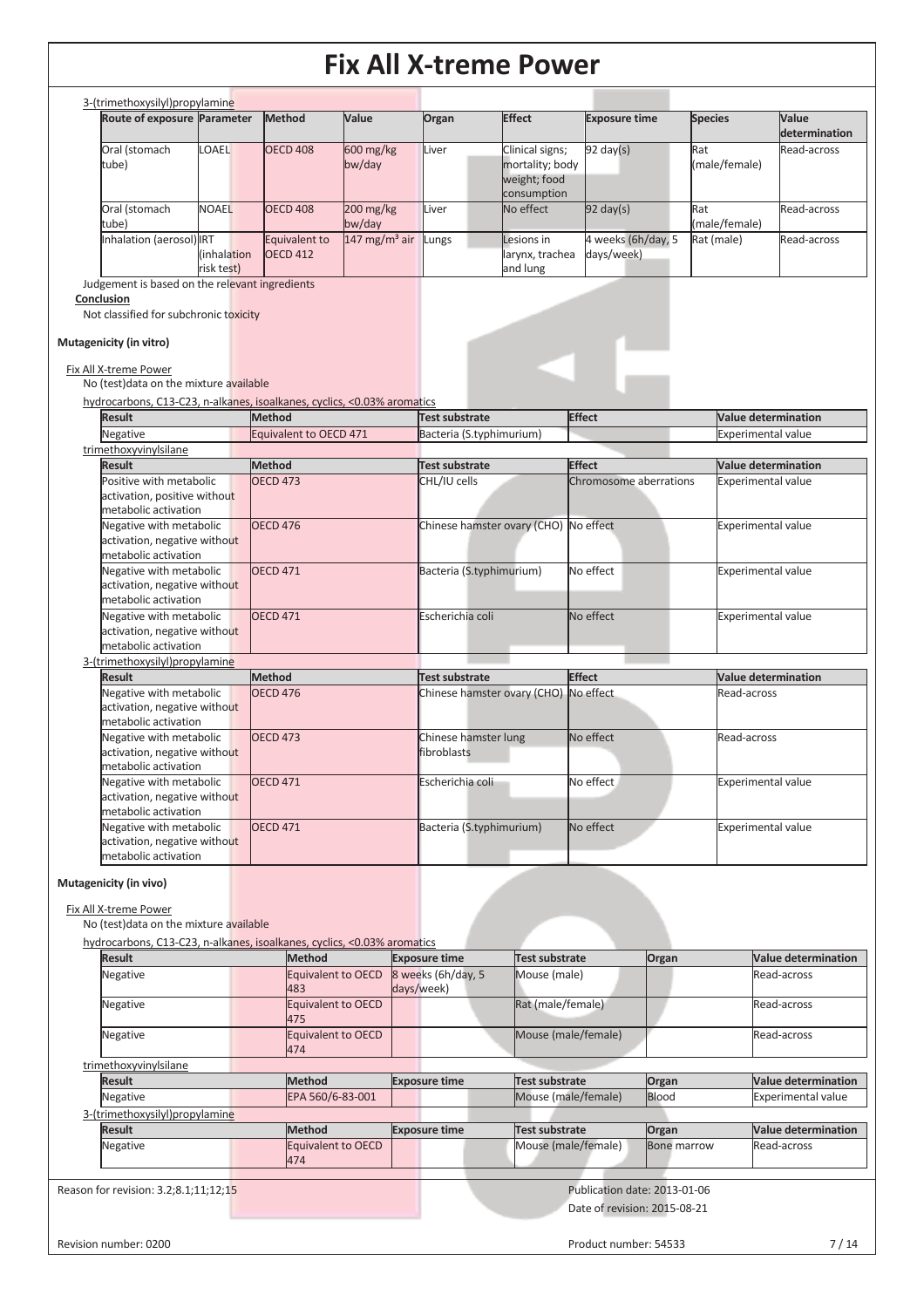#### **Carcinogenicity**

| Fix All X-treme Power                   |  |
|-----------------------------------------|--|
| No (test) data on the mixture available |  |

| 3-(trimethoxysilyl)propylamine |              |                   |                |                      |                |                   |       |                 |
|--------------------------------|--------------|-------------------|----------------|----------------------|----------------|-------------------|-------|-----------------|
| <b>Route of</b>                | Parameter    | <b>Method</b>     | Value          | <b>Exposure time</b> | <b>Species</b> | <b>Value</b>      | Organ | <b>Effect</b>   |
| exposure                       |              |                   |                |                      |                | determination     |       |                 |
| Dermal                         | <b>NOAEL</b> | Not further       | $43.8$ mg/week | $104$ weeks $(3)$    | <b>Mouse</b>   | Inconclusive.     | Skin  | No carcinogenic |
|                                |              | <b>determined</b> |                | times/week)          | (male/female)  | insufficient data |       | effect          |

#### **Reproductive toxicity**

#### Fix All X-treme Power

No (test)data on the mixture available

hydrocarbons, C13-C23, n-alkanes, isoalkanes, cyclics, <0.03% aromatics

| Parameter    | <b>Method</b>                        | Value                   |                                      |                      | <b>Effect</b>                                              | Organ | <b>Value</b><br>determination |
|--------------|--------------------------------------|-------------------------|--------------------------------------|----------------------|------------------------------------------------------------|-------|-------------------------------|
| <b>NOAEL</b> | Equivalent to<br><b>OECD 414</b>     | $>1000$ mg/kg<br>bw/day | $10 \text{ day(s)}$                  |                      | No effect                                                  |       | Experimental<br>value         |
| <b>NOAEC</b> | Equivalent to<br><b>OECD 416</b>     | $\geq$ 1500 ppm         | 13 weeks<br>(6h/day, 5<br>days/week) | Rat<br>(male/female) | No effect                                                  |       | Read-across                   |
| <b>NOAEC</b> | Equivalent to<br>OECD <sub>421</sub> | $\geq$ 300 ppm          | 8 weeks<br>(6h/day, 5<br>days/week)  | Rat<br>(male/female) | No effect                                                  |       | Read-across                   |
| <b>NOAEL</b> | Equivalent to<br><b>OECD 422</b>     | $>1000$ mg/kg<br>bw/day |                                      | (male/female)        | No effect                                                  |       | Read-across                   |
|              |                                      |                         |                                      |                      | <b>Exposure time Species</b><br>Rat<br>6 weeks (daily) Rat |       |                               |

| u illictiony villy lailute     | Parameter         | Method                     | Value                 | <b>Exposure time Species</b>     |                      | <b>Effect</b>                                                     | Organ    | Value<br>determination |
|--------------------------------|-------------------|----------------------------|-----------------------|----------------------------------|----------------------|-------------------------------------------------------------------|----------|------------------------|
| Developmental toxicity         | <b>NOAEL</b>      | <b>EPA OTS</b><br>798.4350 | $100$ ppm             | 10 days<br>(6h/day)              | Rat (female)         | No effect                                                         |          | Experimental<br>value  |
| Maternal toxicity              | <b>NOAEL</b>      | <b>EPA OTS</b><br>798.4350 | 25 ppm                | 10 days<br>(6h/day)              | Rat (female)         | No effect                                                         |          | Experimental<br>value  |
| Effects on fertility           | <b>NOAEL (F1)</b> | <b>OECD 422</b>            | 1000 mg/kg<br>bw/day  | $6 - 8$ week(s)                  | Rat<br>(male/female) | No effect                                                         |          | Experimental<br>value  |
|                                | <b>NOAEL (P)</b>  | <b>OECD 422</b>            | 1000 mg/kg<br>bw/day  | 8 week(s)                        | Rat (male)           | No effect                                                         |          | Experimental<br>value  |
|                                | <b>NOAEL (P)</b>  | <b>OECD 422</b>            | 250                   | 6 week(s)                        | Rat (female)         | No effect                                                         |          | Experimental<br>value  |
| 3-(trimethoxysilyl)propylamine |                   |                            |                       |                                  |                      |                                                                   |          |                        |
|                                | Parameter         | Method                     | Value                 | <b>Exposure time Species</b>     |                      | <b>Effect</b>                                                     | Organ    | Value<br>determination |
| Developmental toxicity         | <b>NOAEL</b>      | <b>EPA OTS</b><br>798.4900 | $100$ mg/kg<br>bw/day | 14 days<br>(gestation,<br>daily) | Rat                  | No effect                                                         |          | Read-across            |
|                                | <b>OAEL</b>       | <b>EPA OTS</b><br>798.4900 | 600 mg/kg<br>bw/day   | 14 days<br>(gestation,<br>daily) | Rat                  | Minor skeletal<br><b>variations</b>                               | Skeleton | Read-across            |
| Maternal toxicity              | <b>NOAEL</b>      | Other                      | $100$ mg/kg<br>bw/day | $14 \text{ day}(s)$              | Rat                  | No effect                                                         |          | Read-across            |
|                                | <b>LOAEL</b>      | Other                      | 600 mg/kg<br>bw/day   | $14 \text{ day(s)}$              | Rat                  | Clinical signs;<br>mortality; body<br>weight; food<br>consumption | General  | Read-across            |
| <b>Effects on fertility</b>    | <b>NOAEL</b>      | <b>OECD 408</b>            | 600 mg/kg<br>bw/day   | $92 \text{ day(s)}$              | Rat<br>(male/female) | No effect                                                         |          | Read-across            |

Judgement is based on the relevant ingredients

**Conclusion CMR** 

Not classified for carcinogenicity

Not classified for mutagenic or genotoxic toxicity

Not classified for reprotoxic or developmental toxicity

#### **Toxicity other effects**

Fix All X-treme Power No (test)data on the mixture available

#### **Chronic effects from short and long-term exposure**

Fix All X-treme Power

Reason for revision: 3.2;8.1;11;12;15 Publication date: 2013-01-06

Date of revision: 2015-08-21

Revision number: 0200 8/14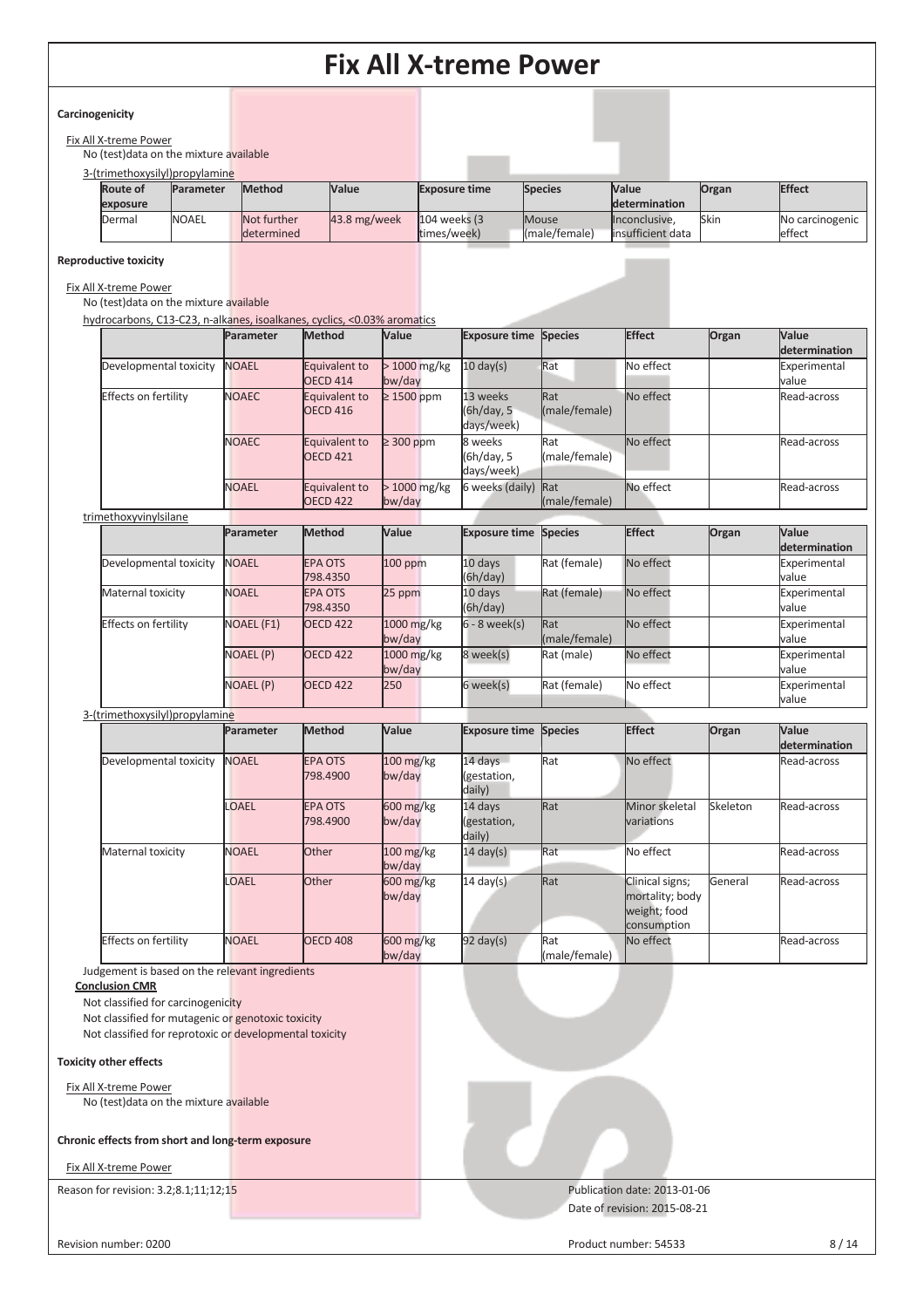No effects known.

### SECTION 12: Ecological information

#### **12.1. Toxicity**

Fix All X-treme Power

#### No (test)data on the mixture available

hydrocarbons, C13-C23, n-alkanes, isoalkanes, cyclics, <0.03% aromatics

|                                                  | Parameter   | Method                  | Value             | <b>Duration</b>     | <b>Species</b>                                                | <b>Test design</b>        | Fresh/salt<br>water | <b>Value determination</b>                      |
|--------------------------------------------------|-------------|-------------------------|-------------------|---------------------|---------------------------------------------------------------|---------------------------|---------------------|-------------------------------------------------|
| Acute toxicity fishes                            | <b>LC50</b> | <b>OECD 203</b>         | $>1028$ mg/l      | 96 h                | Scophthalmus<br>maximus                                       |                           |                     | <b>Experimental value</b>                       |
| Acute toxicity invertebrates                     | C50         | Other                   | $> 3193$ mg/l     | 48h                 | Acartia tonsa                                                 |                           |                     | <b>Experimental value</b>                       |
| Toxicity algae and other aquatic ErC50<br>blants |             | ISO 10253               | > 10000 mg/l 72 h |                     | Skeletonema<br>costatum                                       |                           |                     | <b>Experimental value</b>                       |
| Long-term toxicity fish                          | <b>NOEL</b> |                         | $>1000$ mg/l      | $28 \text{ day}(s)$ | Oncorhynchus<br>mykiss                                        |                           |                     | <b>QSAR</b>                                     |
| Long-term toxicity aquatic<br>invertebrates      | <b>NOEL</b> |                         | $>1000$ mg/l      | $21$ day(s)         | Daphnia magna                                                 |                           |                     | <b>QSAR</b>                                     |
| Toxicity aquatic micro-<br>organisms             | <b>EC50</b> | <b>OECD 209</b>         | $>100$ mg/l       | 3 <sub>h</sub>      | <b>Activated sludge</b>                                       | Static system Fresh water |                     | Experimental value                              |
| trimethoxyvinylsilane                            |             |                         |                   |                     |                                                               |                           |                     |                                                 |
|                                                  | Parameter   | Method                  | Value             | <b>Duration</b>     | <b>Species</b>                                                | <b>Test design</b>        | Fresh/salt<br>water | <b>Value determination</b>                      |
| Acute toxicity fishes                            | C50         |                         | 191 mg/l          | 96 h                | Oncorhynchus<br>mykiss                                        |                           | Fresh water         | Experimental value;<br>Nominal<br>concentration |
| Acute toxicity invertebrates                     | <b>EC50</b> | <b>EU Method</b><br>C.2 | 168.7 mg/l        | 48 h                | Daphnia magna                                                 | Static system Fresh water |                     | Experimental value;<br>GLP                      |
| Toxicity algae and other aquatic EC50<br>plants  |             | EPA 67014-<br>$73-0$    | 210 mg/l          | $7$ day(s)          | Pseudokirchnerie Static system Fresh water<br>lla subcapitata |                           |                     | Experimental value;<br>Nominal<br>concentration |
| 3-(trimethoxysilyl)propylamine                   |             |                         |                   |                     |                                                               |                           |                     |                                                 |
|                                                  | Parameter   | Method                  | Value             | <b>Duration</b>     | <b>Species</b>                                                | <b>Test design</b>        | Fresh/salt<br>water | <b>Value determination</b>                      |
| Acute toxicity fishes                            | <b>LC50</b> | <b>OECD 203</b>         | $> 934$ mg/l      | 96 h                | Danio rerio                                                   | Semi-static<br>system     | Fresh water         | Read-across; GLP                                |
| Acute toxicity invertebrates                     | <b>EC50</b> | <b>OECD 202</b>         | 331 mg/l          | 48h                 | Daphnia magna                                                 | Static system Fresh water |                     | Read-across; GLP                                |
| Toxicity algae and other aquatic EC50<br>plants  |             | <b>EU Method</b><br>C.3 | $>1000$ mg/l      | 72h                 | Desmodesmus<br>subspicatus                                    | Static system Fresh water |                     | Read-across; GLP                                |
| Toxicity aquatic micro-<br>organisms             | <b>EC50</b> | Other                   | 43 mg/l           | 5.75h               | Pseudomonas<br>butida                                         | Static system Fresh water |                     | Read-across; GLP                                |

Judgement of the mixture is based on the relevant ingredients

#### **Conclusion**

Not classified as dangerous for the environment according to the criteria of Regulation (EC) No 1272/2008

#### **12.2. Persistence and degradability**

hydrocarbons, C13-C23, n-alkanes, isoalkanes, cyclics, <0.03% aromatics

| <b>Biodegradation water</b> |  |
|-----------------------------|--|
|-----------------------------|--|

| <b>Method</b>                          | Value     | <b>Duration</b>                                              | <b>Value determination</b> |
|----------------------------------------|-----------|--------------------------------------------------------------|----------------------------|
| OECD 306: Biodegradability in Seawater | 74 %      | $28 \text{ day}(s)$                                          | <b>Experimental value</b>  |
| Phototransformation water (DT50 water) |           |                                                              |                            |
| <b>Method</b>                          | Value     | Conc. OH-radicals                                            | <b>Value determination</b> |
|                                        | No effect |                                                              |                            |
| Half-life soil (t1/2 soil)             |           |                                                              |                            |
| <b>Method</b>                          | Value     | Primary<br>degradation/mineralisation                        | <b>Value determination</b> |
|                                        | No effect |                                                              |                            |
|                                        |           |                                                              |                            |
| Reason for revision: 3.2;8.1;11;12;15  |           | Publication date: 2013-01-06<br>Date of revision: 2015-08-21 |                            |
| Revision number: 0200                  |           | Product number: 54533                                        | 9/14                       |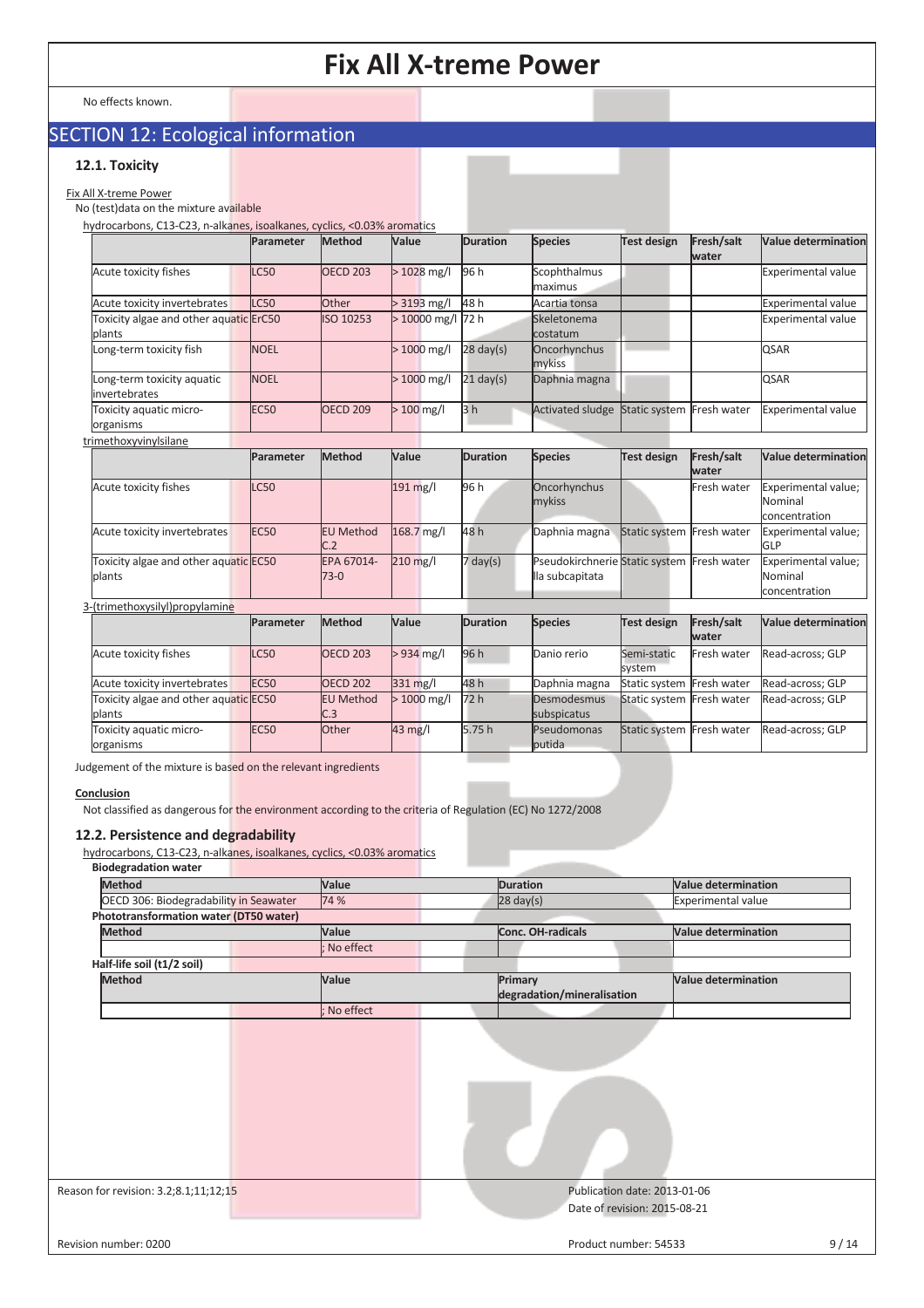| trimethoxyvinylsilane                             |                   |                            |                            |
|---------------------------------------------------|-------------------|----------------------------|----------------------------|
| <b>Biodegradation water</b>                       |                   |                            |                            |
| <b>Method</b>                                     | Value             | <b>Duration</b>            | <b>Value determination</b> |
| OECD 301F: Manometric Respirometry Test 51 %; GLP |                   | $28 \text{ day}(s)$        | <b>Experimental value</b>  |
| Phototransformation air (DT50 air)                |                   |                            |                            |
| <b>Method</b>                                     | Value             | Conc. OH-radicals          | <b>Value determination</b> |
|                                                   | $0.56$ day(s)     | 500000/cm <sup>3</sup>     | Calculated value           |
| Half-life water (t1/2 water)                      |                   |                            |                            |
| <b>Method</b>                                     | Value             | Primary                    | <b>Value determination</b> |
|                                                   |                   | degradation/mineralisation |                            |
| OECD 111: Hydrolysis as a function of pH          | $< 2.4 h; pH = 7$ | Primary degradation        | Weight of evidence         |
| 3-(trimethoxysilyl)propylamine                    |                   |                            |                            |
| <b>Biodegradation water</b>                       |                   |                            |                            |
| <b>Method</b>                                     | Value             | <b>Duration</b>            | <b>Value determination</b> |
| EU Method C.4                                     | 67 %; GLP         | $28 \text{ day}(s)$        | <b>Experimental value</b>  |
| Half-life water (t1/2 water)                      |                   |                            |                            |
| <b>Method</b>                                     | Value             | Primary                    | Value determination        |
|                                                   |                   | degradation/mineralisation |                            |
|                                                   | 4 h; $pH = 7$     | Primary degradation        | <b>QSAR</b>                |
|                                                   |                   |                            |                            |

**Conclusion** 

Contains non readily biodegradable component(s)

#### **12.3. Bioaccumulative potential**

#### Fix All X-treme Power

| Log Kow |
|---------|
|---------|

| <b>Methor</b> | <b>IRemark</b>                                                | Value | π.<br>perature | Nа<br>mination |
|---------------|---------------------------------------------------------------|-------|----------------|----------------|
|               | <b>Not</b><br>m <sub>1</sub><br>applicable<br><b>THIXTULE</b> |       |                |                |

hydrocarbons, C13-C23, n-alkanes, isoalkanes, cyclics, <0.03% aromatics

| Log Kow                        |                   |       |             |                            |
|--------------------------------|-------------------|-------|-------------|----------------------------|
| <b>Method</b>                  | <b>Remark</b>     | Value | Temperature | <b>Value determination</b> |
|                                | No data available |       |             |                            |
| trimethoxyvinylsilane          |                   |       |             |                            |
| Log Kow                        |                   |       |             |                            |
| <b>Method</b>                  | <b>Remark</b>     | Value | Temperature | <b>Value determination</b> |
| <b>KOWWIN</b>                  | Calculated        |       | 20 °C       | <b>QSAR</b>                |
| 3-(trimethoxysilyl)propylamine |                   |       |             |                            |

**Log Kow** 

| Meth.<br>чил. | <b>Value</b> |       | M<br>uon              |
|---------------|--------------|-------|-----------------------|
|               | NU.∠         | 20 °C | ACAD<br><b>IU</b> JAN |

#### **Conclusion**

Does not contain bioaccumulative component(s)

#### **12.4. Mobility in soil**

hydrocarbons, C13-C23, n-alkanes, isoalkanes, cyclics, <0.03% aromatics

**Percent distribution** 

| Method                | <b>Fraction air</b> | <b>Fraction biota</b> | Fraction<br>sediment | <b>Fraction soil</b> | <b>Fraction water</b> | <b>Nalue determination</b> |
|-----------------------|---------------------|-----------------------|----------------------|----------------------|-----------------------|----------------------------|
| Mackay level III      | 8.3%                |                       | 83.2 %               | 7.4%                 | 1%                    | Calculated value           |
| trimethoxyvinylsilane |                     |                       |                      |                      |                       |                            |

### **Volatility (Henry's Law constant H)**

| Value                                     | <b>Method</b> | emperature        | <b>Remark</b> | <b>Value determination</b> |
|-------------------------------------------|---------------|-------------------|---------------|----------------------------|
| フつに<br>I8.<br>'/moi<br>.-5 atm m<br>1 L L |               | DE O<br><b>ZJ</b> |               | Estimated value            |

#### **Conclusion**

No (test)data on mobility of the components available

#### **12.5. Results of PBT and vPvB assessment**

Does not contain component(s) that meet(s) the criteria of PBT and/or vPvB as listed in Annex XIII of Regulation (EC) No 1907/2006.

#### **12.6. Other adverse effects**  Fix All X-treme Power

**Global warming potential (GWP)** 

None of the known components is included in the list of fluorinated greenhouse gases (Regulation (EC) No 517/2014)

#### **Ozone-depleting potential (ODP)**

Not classified as dangerous for the ozone layer (Regulation (EC) No 1005/2009)

Reason for revision: 3.2;8.1;11;12;15 Publication date: 2013-01-06

# Date of revision: 2015-08-21

Revision number: 0200 10 / 14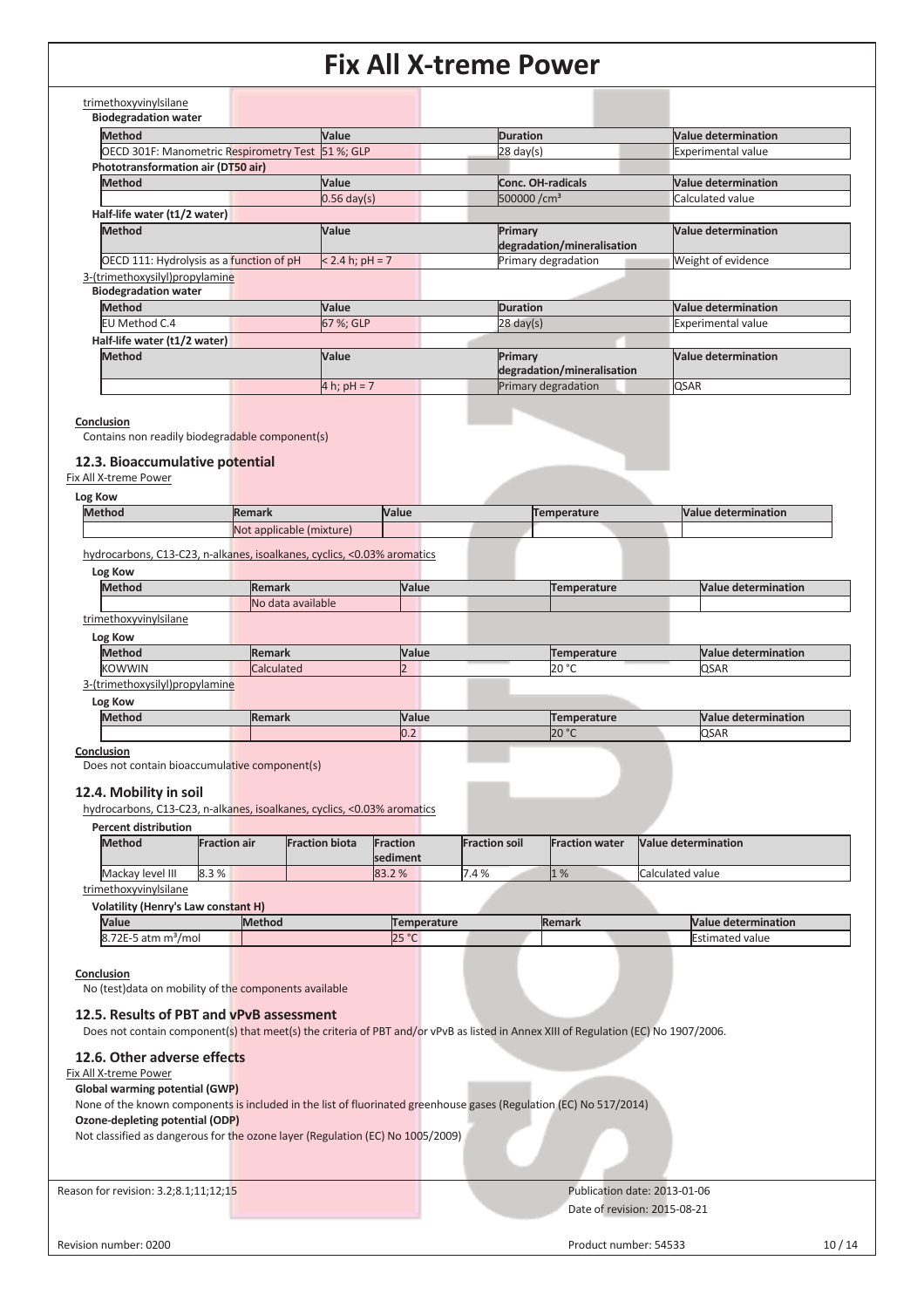#### trimethoxyvinylsilane

**Global warming potential (GWP)** 

Not included in the list of fluorinated greenhouse gases (Regulation (EC) No 517/2014)

#### 3-(trimethoxysilyl)propylamine

#### **Global warming potential (GWP)**

Not included in the list of fluorinated greenhouse gases (Regulation (EC) No 517/2014)

**Ground water** 

Ground water pollutant

### SECTION 13: Disposal considerations

The information in this section is a general description. If applicable and available, exposure scenarios are attached in annex. Always use the relevant exposure scenarios that correspond to your identified use.

#### **13.1. Waste treatment methods**

**13.1.1 Provisions relating to waste** 

Waste material code (Directive 2008/98/EC, Decision 2000/0532/EC).

08 04 10 (wastes from MFSU of adhesives and sealants (including waterproofing products): waste adhesives and sealants other than those mentioned in 08 04 09). Depending on branch of industry and production process, also other waste codes may be applicable. Can be considered as non-hazardous waste according to Regulation (EU) No 1357/2014.

#### **13.1.2 Disposal methods**

Recycle/reuse. Remove waste in accordance with local and/or national regulations. Do not discharge into drains or the environment.

**13.1.3 Packaging/Container** 

Waste material code packaging (Directive 2008/98/EC). 15 01 02 (plastic packaging).

### SECTION 14: Transport information

| 14.1. UN number<br>Transport<br>Not subject<br>14.2. UN proper shipping name<br>14.3. Transport hazard class(es)<br>Hazard identification number<br>Class<br>Classification code<br>14.4. Packing group<br>Packing group<br>Labels<br>14.5. Environmental hazards<br>Environmentally hazardous substance mark<br>no<br>14.6. Special precautions for user<br>Special provisions<br>Limited quantities<br>Rail (RID)<br>14.1. UN number<br>Transport<br>Not subject<br>14.2. UN proper shipping name<br>14.3. Transport hazard class(es)<br>Hazard identification number<br>Class<br>Classification code<br>14.4. Packing group<br>Packing group<br>Labels<br>14.5. Environmental hazards<br>Environmentally hazardous substance mark<br>no<br>14.6. Special precautions for user<br>Special provisions<br>Limited quantities<br><b>Inland waterways (ADN)</b><br>14.1. UN number<br>Not subject<br>Transport<br>14.2. UN proper shipping name<br>14.3. Transport hazard class(es)<br>Publication date: 2013-01-06<br>Date of revision: 2015-08-21 | Road (ADR)                            |       |
|---------------------------------------------------------------------------------------------------------------------------------------------------------------------------------------------------------------------------------------------------------------------------------------------------------------------------------------------------------------------------------------------------------------------------------------------------------------------------------------------------------------------------------------------------------------------------------------------------------------------------------------------------------------------------------------------------------------------------------------------------------------------------------------------------------------------------------------------------------------------------------------------------------------------------------------------------------------------------------------------------------------------------------------------------|---------------------------------------|-------|
|                                                                                                                                                                                                                                                                                                                                                                                                                                                                                                                                                                                                                                                                                                                                                                                                                                                                                                                                                                                                                                                   |                                       |       |
|                                                                                                                                                                                                                                                                                                                                                                                                                                                                                                                                                                                                                                                                                                                                                                                                                                                                                                                                                                                                                                                   |                                       |       |
|                                                                                                                                                                                                                                                                                                                                                                                                                                                                                                                                                                                                                                                                                                                                                                                                                                                                                                                                                                                                                                                   |                                       |       |
|                                                                                                                                                                                                                                                                                                                                                                                                                                                                                                                                                                                                                                                                                                                                                                                                                                                                                                                                                                                                                                                   |                                       |       |
|                                                                                                                                                                                                                                                                                                                                                                                                                                                                                                                                                                                                                                                                                                                                                                                                                                                                                                                                                                                                                                                   |                                       |       |
|                                                                                                                                                                                                                                                                                                                                                                                                                                                                                                                                                                                                                                                                                                                                                                                                                                                                                                                                                                                                                                                   |                                       |       |
|                                                                                                                                                                                                                                                                                                                                                                                                                                                                                                                                                                                                                                                                                                                                                                                                                                                                                                                                                                                                                                                   |                                       |       |
|                                                                                                                                                                                                                                                                                                                                                                                                                                                                                                                                                                                                                                                                                                                                                                                                                                                                                                                                                                                                                                                   |                                       |       |
|                                                                                                                                                                                                                                                                                                                                                                                                                                                                                                                                                                                                                                                                                                                                                                                                                                                                                                                                                                                                                                                   |                                       |       |
|                                                                                                                                                                                                                                                                                                                                                                                                                                                                                                                                                                                                                                                                                                                                                                                                                                                                                                                                                                                                                                                   |                                       |       |
|                                                                                                                                                                                                                                                                                                                                                                                                                                                                                                                                                                                                                                                                                                                                                                                                                                                                                                                                                                                                                                                   |                                       |       |
|                                                                                                                                                                                                                                                                                                                                                                                                                                                                                                                                                                                                                                                                                                                                                                                                                                                                                                                                                                                                                                                   |                                       |       |
|                                                                                                                                                                                                                                                                                                                                                                                                                                                                                                                                                                                                                                                                                                                                                                                                                                                                                                                                                                                                                                                   |                                       |       |
|                                                                                                                                                                                                                                                                                                                                                                                                                                                                                                                                                                                                                                                                                                                                                                                                                                                                                                                                                                                                                                                   |                                       |       |
|                                                                                                                                                                                                                                                                                                                                                                                                                                                                                                                                                                                                                                                                                                                                                                                                                                                                                                                                                                                                                                                   |                                       |       |
|                                                                                                                                                                                                                                                                                                                                                                                                                                                                                                                                                                                                                                                                                                                                                                                                                                                                                                                                                                                                                                                   |                                       |       |
|                                                                                                                                                                                                                                                                                                                                                                                                                                                                                                                                                                                                                                                                                                                                                                                                                                                                                                                                                                                                                                                   |                                       |       |
|                                                                                                                                                                                                                                                                                                                                                                                                                                                                                                                                                                                                                                                                                                                                                                                                                                                                                                                                                                                                                                                   |                                       |       |
|                                                                                                                                                                                                                                                                                                                                                                                                                                                                                                                                                                                                                                                                                                                                                                                                                                                                                                                                                                                                                                                   |                                       |       |
|                                                                                                                                                                                                                                                                                                                                                                                                                                                                                                                                                                                                                                                                                                                                                                                                                                                                                                                                                                                                                                                   |                                       |       |
|                                                                                                                                                                                                                                                                                                                                                                                                                                                                                                                                                                                                                                                                                                                                                                                                                                                                                                                                                                                                                                                   |                                       |       |
|                                                                                                                                                                                                                                                                                                                                                                                                                                                                                                                                                                                                                                                                                                                                                                                                                                                                                                                                                                                                                                                   |                                       |       |
|                                                                                                                                                                                                                                                                                                                                                                                                                                                                                                                                                                                                                                                                                                                                                                                                                                                                                                                                                                                                                                                   |                                       |       |
|                                                                                                                                                                                                                                                                                                                                                                                                                                                                                                                                                                                                                                                                                                                                                                                                                                                                                                                                                                                                                                                   |                                       |       |
|                                                                                                                                                                                                                                                                                                                                                                                                                                                                                                                                                                                                                                                                                                                                                                                                                                                                                                                                                                                                                                                   |                                       |       |
|                                                                                                                                                                                                                                                                                                                                                                                                                                                                                                                                                                                                                                                                                                                                                                                                                                                                                                                                                                                                                                                   |                                       |       |
|                                                                                                                                                                                                                                                                                                                                                                                                                                                                                                                                                                                                                                                                                                                                                                                                                                                                                                                                                                                                                                                   |                                       |       |
|                                                                                                                                                                                                                                                                                                                                                                                                                                                                                                                                                                                                                                                                                                                                                                                                                                                                                                                                                                                                                                                   |                                       |       |
|                                                                                                                                                                                                                                                                                                                                                                                                                                                                                                                                                                                                                                                                                                                                                                                                                                                                                                                                                                                                                                                   |                                       |       |
|                                                                                                                                                                                                                                                                                                                                                                                                                                                                                                                                                                                                                                                                                                                                                                                                                                                                                                                                                                                                                                                   |                                       |       |
|                                                                                                                                                                                                                                                                                                                                                                                                                                                                                                                                                                                                                                                                                                                                                                                                                                                                                                                                                                                                                                                   |                                       |       |
|                                                                                                                                                                                                                                                                                                                                                                                                                                                                                                                                                                                                                                                                                                                                                                                                                                                                                                                                                                                                                                                   |                                       |       |
|                                                                                                                                                                                                                                                                                                                                                                                                                                                                                                                                                                                                                                                                                                                                                                                                                                                                                                                                                                                                                                                   |                                       |       |
|                                                                                                                                                                                                                                                                                                                                                                                                                                                                                                                                                                                                                                                                                                                                                                                                                                                                                                                                                                                                                                                   |                                       |       |
|                                                                                                                                                                                                                                                                                                                                                                                                                                                                                                                                                                                                                                                                                                                                                                                                                                                                                                                                                                                                                                                   |                                       |       |
|                                                                                                                                                                                                                                                                                                                                                                                                                                                                                                                                                                                                                                                                                                                                                                                                                                                                                                                                                                                                                                                   |                                       |       |
|                                                                                                                                                                                                                                                                                                                                                                                                                                                                                                                                                                                                                                                                                                                                                                                                                                                                                                                                                                                                                                                   |                                       |       |
|                                                                                                                                                                                                                                                                                                                                                                                                                                                                                                                                                                                                                                                                                                                                                                                                                                                                                                                                                                                                                                                   | Reason for revision: 3.2;8.1;11;12;15 |       |
|                                                                                                                                                                                                                                                                                                                                                                                                                                                                                                                                                                                                                                                                                                                                                                                                                                                                                                                                                                                                                                                   |                                       |       |
|                                                                                                                                                                                                                                                                                                                                                                                                                                                                                                                                                                                                                                                                                                                                                                                                                                                                                                                                                                                                                                                   |                                       |       |
| Product number: 54533                                                                                                                                                                                                                                                                                                                                                                                                                                                                                                                                                                                                                                                                                                                                                                                                                                                                                                                                                                                                                             | Revision number: 0200                 | 11/14 |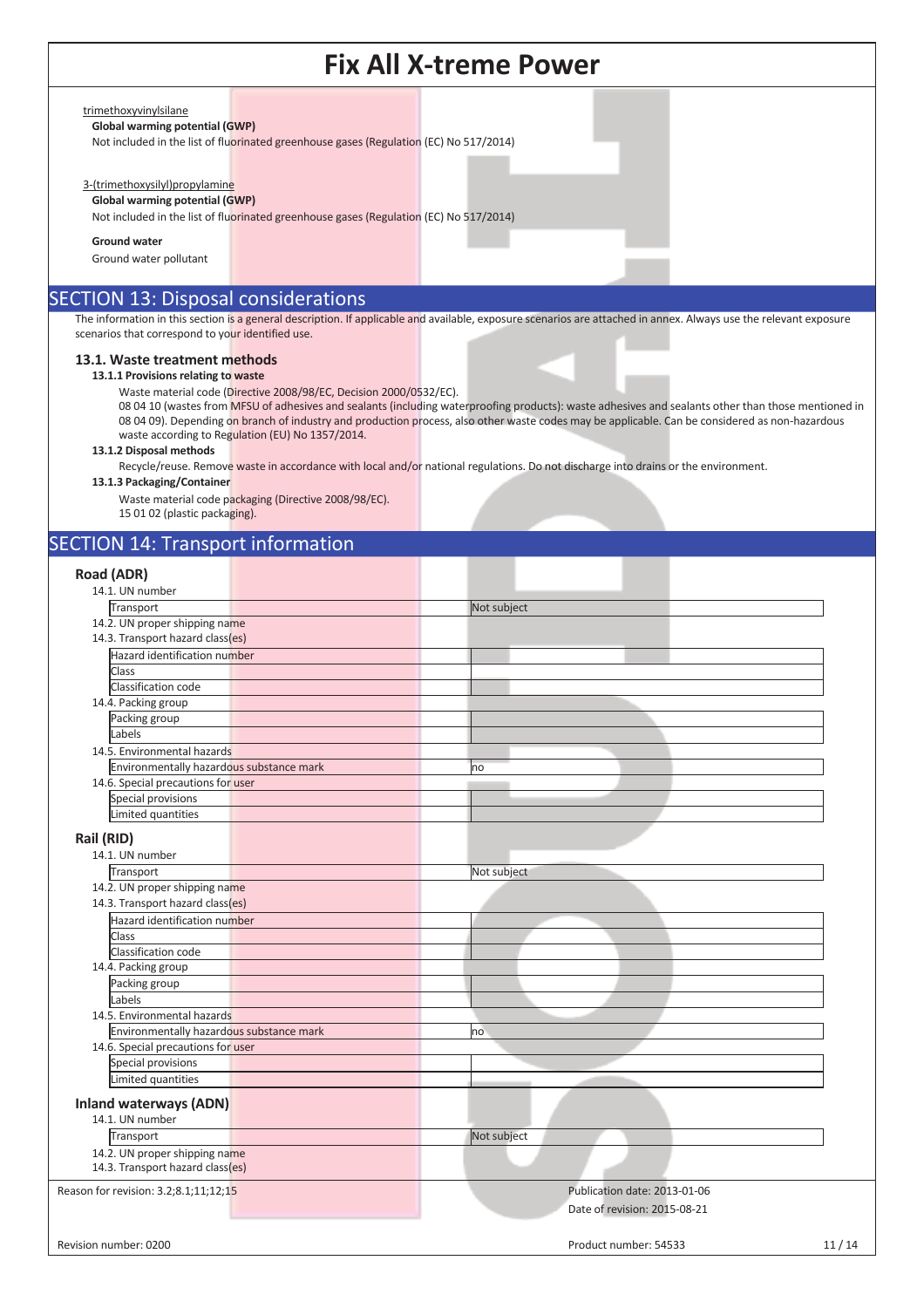| Class                                    |                                                                          |             |
|------------------------------------------|--------------------------------------------------------------------------|-------------|
| Classification code                      |                                                                          |             |
| 14.4. Packing group                      |                                                                          |             |
| Packing group                            |                                                                          |             |
| Labels                                   |                                                                          |             |
| 14.5. Environmental hazards              |                                                                          |             |
| Environmentally hazardous substance mark |                                                                          | <b>no</b>   |
| 14.6. Special precautions for user       |                                                                          |             |
| Special provisions                       |                                                                          |             |
| Limited quantities                       |                                                                          |             |
|                                          |                                                                          |             |
| Sea (IMDG/IMSBC)                         |                                                                          |             |
| 14.1. UN number                          |                                                                          |             |
| Transport                                |                                                                          | Not subject |
| 14.2. UN proper shipping name            |                                                                          |             |
| 14.3. Transport hazard class(es)         |                                                                          |             |
| Class                                    |                                                                          |             |
| 14.4. Packing group                      |                                                                          |             |
| Packing group                            |                                                                          |             |
| Labels                                   |                                                                          |             |
| 14.5. Environmental hazards              |                                                                          |             |
| Marine pollutant                         |                                                                          |             |
| Environmentally hazardous substance mark |                                                                          | no          |
| 14.6. Special precautions for user       |                                                                          |             |
| Special provisions                       |                                                                          |             |
| Limited quantities                       |                                                                          |             |
|                                          | 14.7. Transport in bulk according to Annex II of Marpol and the IBC Code |             |
| Annex II of MARPOL 73/78                 |                                                                          |             |
| Air (ICAO-TI/IATA-DGR)                   |                                                                          |             |
| 14.1. UN number                          |                                                                          |             |
|                                          |                                                                          |             |
| Transport                                |                                                                          | Not subject |
| 14.2. UN proper shipping name            |                                                                          |             |
| 14.3. Transport hazard class(es)         |                                                                          |             |
| Class                                    |                                                                          |             |
| 14.4. Packing group                      |                                                                          |             |
| Packing group                            |                                                                          |             |
| Labels                                   |                                                                          |             |
| 14.5. Environmental hazards              |                                                                          |             |
| Environmentally hazardous substance mark |                                                                          | no          |
| 14.6. Special precautions for user       |                                                                          |             |
| Special provisions                       |                                                                          |             |
|                                          | Passenger and cargo transport: limited quantities: maximum net quantity  |             |
| per packaging                            |                                                                          |             |

### SECTION 15: Regulatory information

**15.1. Safety, health and environmental regulations/legislation specific for the substance or mixture**

#### **European legislation:**

VOC content Directive 2010/75/EU

| <b>VOC content</b> | Remark |  |  |
|--------------------|--------|--|--|
| 0.68%              |        |  |  |
| 9.93 g/l           |        |  |  |

REACH Annex XVII - Restriction

 Contains component(s) subject to restrictions of Annex XVII of Regulation (EC) No 1907/2006: restrictions on the manufacture, placing on the market and use of certain dangerous substances, mixtures and articles.

|  | hydrocarbons, C13-C23, n-alkanes,                                                  |  | Liquid substances or mixtures which are         |                     | 1. Shall not be used in:                                                                                     |       |
|--|------------------------------------------------------------------------------------|--|-------------------------------------------------|---------------------|--------------------------------------------------------------------------------------------------------------|-------|
|  | isoalkanes, cyclics, <0.03% aromatics                                              |  | regarded as dangerous in accordance with        |                     | - ornamental articles intended to produce light or colour effects by means of different                      |       |
|  | trimethoxyvinylsilane                                                              |  | Directive 1999/45/EC or are fulfilling the      |                     | phases, for example in ornamental lamps and ashtrays,                                                        |       |
|  | criteria for any of the following hazard classes<br>3-(trimethoxysilyl)propylamine |  |                                                 | - tricks and jokes, |                                                                                                              |       |
|  |                                                                                    |  | or categories set out in Annex I to Regulation  |                     | - games for one or more participants, or any article intended to be used as such, even with                  |       |
|  |                                                                                    |  | (EC) No 1272/2008:                              |                     | ornamental aspects, 2. Articles not complying with paragraph 1 shall not be placed on the                    |       |
|  |                                                                                    |  | (a) hazard classes 2.1 to 2.4, 2.6 and 2.7, 2.8 |                     | market.3. Shall not be placed on the market if they contain a colouring agent, unless                        |       |
|  |                                                                                    |  |                                                 |                     | types A and B, 2.9, 2.10, 2.12, 2.13 categories 1 required for fiscal reasons, or perfume, or both, if they: |       |
|  |                                                                                    |  | and 2, 2.14 categories 1 and 2, 2.15 types A to |                     | - can be used as fuel in decorative oil lamps for supply to the general public, and,                         |       |
|  |                                                                                    |  |                                                 |                     | - present an aspiration hazard and are labelled with R65 or H304,4. Decorative oil lamps                     |       |
|  |                                                                                    |  | (b) hazard classes 3.1 to 3.6, 3.7 adverse      |                     | for supply to the general public shall not be placed on the market unless they conform to                    |       |
|  |                                                                                    |  | effects on sexual function and fertility or on  |                     | the European Standard on Decorative oil lamps (EN 14059) adopted by the European                             |       |
|  |                                                                                    |  | development, 3.8 effects other than narcotic    |                     | Committee for Standardisation (CEN).5. Without prejudice to the implementation of other                      |       |
|  |                                                                                    |  | effects, 3.9 and 3.10;                          |                     | Community provisions relating to the classification, packaging and labelling of                              |       |
|  | Reason for revision: 3.2;8.1;11;12;15                                              |  |                                                 |                     | Publication date: 2013-01-06                                                                                 |       |
|  |                                                                                    |  |                                                 |                     | Date of revision: 2015-08-21                                                                                 |       |
|  |                                                                                    |  |                                                 |                     |                                                                                                              |       |
|  | Revision number: 0200                                                              |  |                                                 |                     | Product number: 54533                                                                                        | 12/14 |
|  |                                                                                    |  |                                                 |                     |                                                                                                              |       |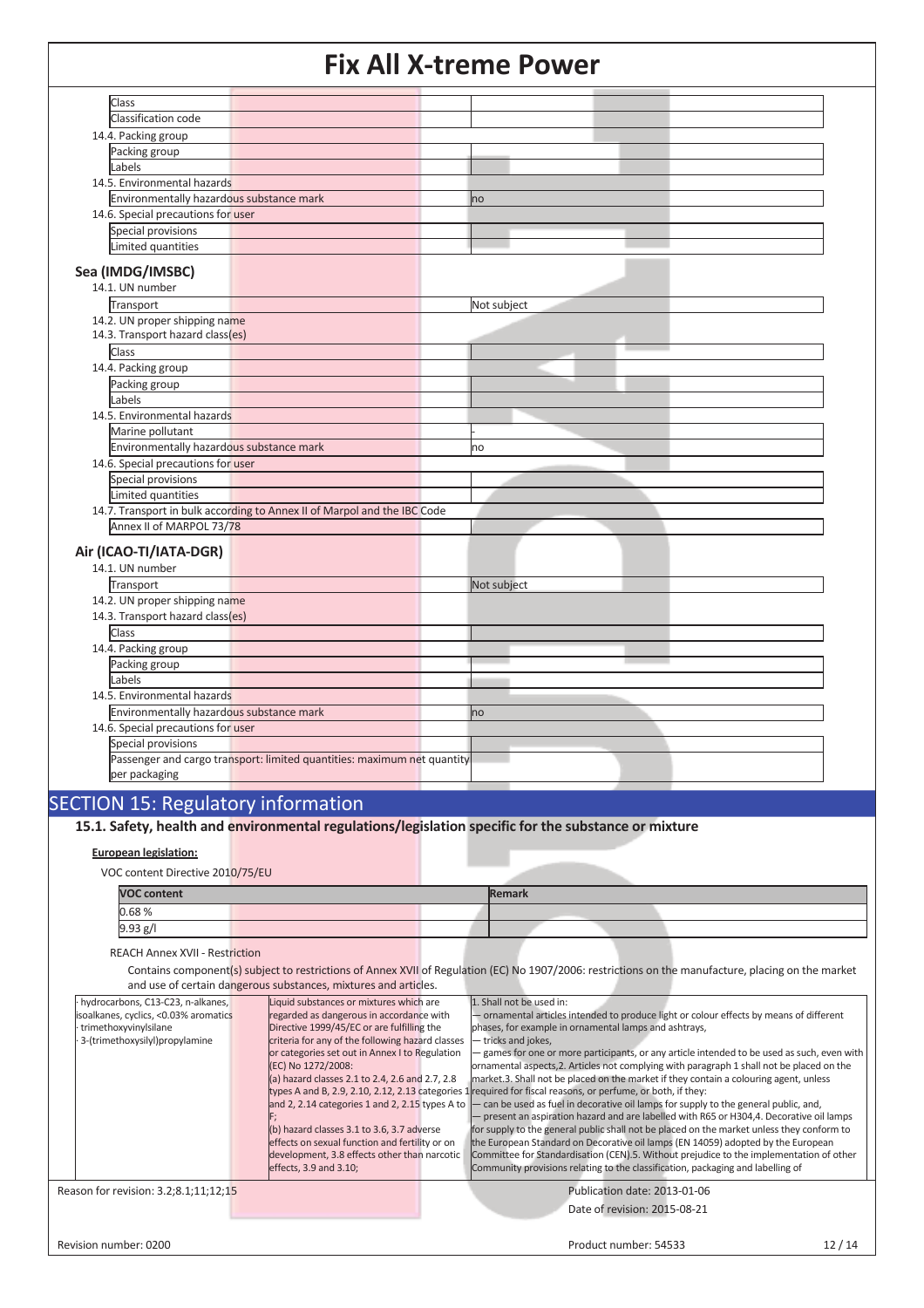| <u>FIX AII A-UCINE POWEI</u>                                       |                                                                                                                                                                                                                                                                                                                                                                                                               |                                                                                                                                                                                                                                                                                                                                                                                                                                                                                                                                                                                                                                                                                                                                                                                                                                                                                                                                                                                                                                                                                                                                                                                                                                                                                                                                                                                                                                                                                                                                                                                                                                                                                                                    |  |  |  |  |
|--------------------------------------------------------------------|---------------------------------------------------------------------------------------------------------------------------------------------------------------------------------------------------------------------------------------------------------------------------------------------------------------------------------------------------------------------------------------------------------------|--------------------------------------------------------------------------------------------------------------------------------------------------------------------------------------------------------------------------------------------------------------------------------------------------------------------------------------------------------------------------------------------------------------------------------------------------------------------------------------------------------------------------------------------------------------------------------------------------------------------------------------------------------------------------------------------------------------------------------------------------------------------------------------------------------------------------------------------------------------------------------------------------------------------------------------------------------------------------------------------------------------------------------------------------------------------------------------------------------------------------------------------------------------------------------------------------------------------------------------------------------------------------------------------------------------------------------------------------------------------------------------------------------------------------------------------------------------------------------------------------------------------------------------------------------------------------------------------------------------------------------------------------------------------------------------------------------------------|--|--|--|--|
|                                                                    | (c) hazard class 4.1;<br>(d) hazard class 5.1.                                                                                                                                                                                                                                                                                                                                                                | dangerous substances and mixtures, suppliers shall ensure, before the placing on the<br>market, that the following requirements are met:<br>a) lamp oils, labelled with R65 or H304, intended for supply to the general public are visibly,<br>legibly and indelibly marked as follows: "Keep lamps filled with this liquid out of the reach of<br>children"; and, by 1 December 2010, "Just a sip of lamp oil $-$ or even sucking the wick of<br>lamps - may lead to life-threatening lung damage";<br>b) grill lighter fluids, labelled with R65 or H304, intended for supply to the general public are<br>legibly and indelibly marked by 1 December 2010 as follows: "Just a sip of grill lighter may<br>lead to life threatening lung damage";<br>c) lamp oils and grill lighters, labelled with R65 or H304, intended for supply to the general<br>public are packaged in black opaque containers not exceeding 1 litre by 1 December 2010.6.<br>No later than 1 June 2014, the Commission shall request the European Chemicals Agency to<br>prepare a dossier, in accordance with Article 69 of the present Regulation with a view to<br>ban, if appropriate, grill lighter fluids and fuel for decorative lamps, labelled R65 or H304,<br>intended for supply to the general public.7. Natural or legal persons placing on the market<br>for the first time lamp oils and grill lighter fluids, labelled with R65 or H304, shall by 1<br>December 2011, and annually thereafter, provide data on alternatives to lamp oils and grill<br>lighter fluids labelled R65 or H304 to the competent authority in the Member State<br>concerned. Member States shall make those data available to the Commission.' |  |  |  |  |
| trimethoxyvinylsilane                                              | Substances classified as flammable gases<br>category 1 or 2, flammable liquids categories<br>1, 2 or 3, flammable solids category 1 or 2,<br>substances and mixtures which, in contact<br>with water, emit flammable gases, category 1,<br>2 or 3, pyrophoric liquids category 1 or<br>pyrophoric solids category 1, regardless of<br>whether they appear in Part 3 of Annex VI to<br>that Regulation or not. | 1. Shall not be used, as substance or as mixtures in aerosol dispensers where these aerosol<br>dispensers are intended for supply to the general public for entertainment and decorative<br>purposes such as the following:<br>- metallic glitter intended mainly for decoration,<br>- artificial snow and frost,<br>- "whoopee" cushions,<br>- silly string aerosols,<br>- imitation excrement,<br>- horns for parties,<br>- decorative flakes and foams,<br>- artificial cobwebs.<br>- stink bombs.2. Without prejudice to the application of other Community provisions on<br>the classification, packaging and labelling of substances, suppliers shall ensure before the<br>placing on the market that the packaging of aerosol dispensers referred to above is marked<br>visibly, legibly and indelibly with:<br>"For professional users only".3. By way of derogation, paragraphs 1 and 2 shall not apply to<br>the aerosol dispensers referred to Article 8 (1a) of Council Directive 75/324/EEC.4. The<br>aerosol dispensers referred to in paragraphs 1 and 2 shall not be placed on the market<br>unless they conform to the requirements indicated.                                                                                                                                                                                                                                                                                                                                                                                                                                                                                                                                                    |  |  |  |  |
| <b>National legislation The Netherlands</b>                        |                                                                                                                                                                                                                                                                                                                                                                                                               |                                                                                                                                                                                                                                                                                                                                                                                                                                                                                                                                                                                                                                                                                                                                                                                                                                                                                                                                                                                                                                                                                                                                                                                                                                                                                                                                                                                                                                                                                                                                                                                                                                                                                                                    |  |  |  |  |
| Fix All X-treme Power                                              |                                                                                                                                                                                                                                                                                                                                                                                                               |                                                                                                                                                                                                                                                                                                                                                                                                                                                                                                                                                                                                                                                                                                                                                                                                                                                                                                                                                                                                                                                                                                                                                                                                                                                                                                                                                                                                                                                                                                                                                                                                                                                                                                                    |  |  |  |  |
| Waste identification (the                                          | LWCA (the Netherlands): KGA category 05                                                                                                                                                                                                                                                                                                                                                                       |                                                                                                                                                                                                                                                                                                                                                                                                                                                                                                                                                                                                                                                                                                                                                                                                                                                                                                                                                                                                                                                                                                                                                                                                                                                                                                                                                                                                                                                                                                                                                                                                                                                                                                                    |  |  |  |  |
| Netherlands)<br>Waterbezwaarlijkheid                               | 11                                                                                                                                                                                                                                                                                                                                                                                                            |                                                                                                                                                                                                                                                                                                                                                                                                                                                                                                                                                                                                                                                                                                                                                                                                                                                                                                                                                                                                                                                                                                                                                                                                                                                                                                                                                                                                                                                                                                                                                                                                                                                                                                                    |  |  |  |  |
|                                                                    |                                                                                                                                                                                                                                                                                                                                                                                                               |                                                                                                                                                                                                                                                                                                                                                                                                                                                                                                                                                                                                                                                                                                                                                                                                                                                                                                                                                                                                                                                                                                                                                                                                                                                                                                                                                                                                                                                                                                                                                                                                                                                                                                                    |  |  |  |  |
| <b>National legislation Germany</b>                                |                                                                                                                                                                                                                                                                                                                                                                                                               |                                                                                                                                                                                                                                                                                                                                                                                                                                                                                                                                                                                                                                                                                                                                                                                                                                                                                                                                                                                                                                                                                                                                                                                                                                                                                                                                                                                                                                                                                                                                                                                                                                                                                                                    |  |  |  |  |
| Fix All X-treme Power<br><b>WGK</b>                                |                                                                                                                                                                                                                                                                                                                                                                                                               | 1; Classification water polluting based on the components in compliance with Verwaltungsvorschrift wassergefährdender                                                                                                                                                                                                                                                                                                                                                                                                                                                                                                                                                                                                                                                                                                                                                                                                                                                                                                                                                                                                                                                                                                                                                                                                                                                                                                                                                                                                                                                                                                                                                                                              |  |  |  |  |
|                                                                    | Stoffe (VwVwS) of 27 July 2005 (Anhang 4)                                                                                                                                                                                                                                                                                                                                                                     |                                                                                                                                                                                                                                                                                                                                                                                                                                                                                                                                                                                                                                                                                                                                                                                                                                                                                                                                                                                                                                                                                                                                                                                                                                                                                                                                                                                                                                                                                                                                                                                                                                                                                                                    |  |  |  |  |
| trimethoxyvinylsilane                                              |                                                                                                                                                                                                                                                                                                                                                                                                               |                                                                                                                                                                                                                                                                                                                                                                                                                                                                                                                                                                                                                                                                                                                                                                                                                                                                                                                                                                                                                                                                                                                                                                                                                                                                                                                                                                                                                                                                                                                                                                                                                                                                                                                    |  |  |  |  |
| TA-Luft                                                            | 5.2.5                                                                                                                                                                                                                                                                                                                                                                                                         |                                                                                                                                                                                                                                                                                                                                                                                                                                                                                                                                                                                                                                                                                                                                                                                                                                                                                                                                                                                                                                                                                                                                                                                                                                                                                                                                                                                                                                                                                                                                                                                                                                                                                                                    |  |  |  |  |
| 3-(trimethoxysilyl)propylamine                                     |                                                                                                                                                                                                                                                                                                                                                                                                               |                                                                                                                                                                                                                                                                                                                                                                                                                                                                                                                                                                                                                                                                                                                                                                                                                                                                                                                                                                                                                                                                                                                                                                                                                                                                                                                                                                                                                                                                                                                                                                                                                                                                                                                    |  |  |  |  |
| TA-Luft                                                            | 5.2.5                                                                                                                                                                                                                                                                                                                                                                                                         |                                                                                                                                                                                                                                                                                                                                                                                                                                                                                                                                                                                                                                                                                                                                                                                                                                                                                                                                                                                                                                                                                                                                                                                                                                                                                                                                                                                                                                                                                                                                                                                                                                                                                                                    |  |  |  |  |
| <b>National legislation France</b>                                 |                                                                                                                                                                                                                                                                                                                                                                                                               |                                                                                                                                                                                                                                                                                                                                                                                                                                                                                                                                                                                                                                                                                                                                                                                                                                                                                                                                                                                                                                                                                                                                                                                                                                                                                                                                                                                                                                                                                                                                                                                                                                                                                                                    |  |  |  |  |
| Fix All X-treme Power                                              |                                                                                                                                                                                                                                                                                                                                                                                                               |                                                                                                                                                                                                                                                                                                                                                                                                                                                                                                                                                                                                                                                                                                                                                                                                                                                                                                                                                                                                                                                                                                                                                                                                                                                                                                                                                                                                                                                                                                                                                                                                                                                                                                                    |  |  |  |  |
| No data available                                                  |                                                                                                                                                                                                                                                                                                                                                                                                               |                                                                                                                                                                                                                                                                                                                                                                                                                                                                                                                                                                                                                                                                                                                                                                                                                                                                                                                                                                                                                                                                                                                                                                                                                                                                                                                                                                                                                                                                                                                                                                                                                                                                                                                    |  |  |  |  |
| <b>National legislation Belgium</b>                                |                                                                                                                                                                                                                                                                                                                                                                                                               |                                                                                                                                                                                                                                                                                                                                                                                                                                                                                                                                                                                                                                                                                                                                                                                                                                                                                                                                                                                                                                                                                                                                                                                                                                                                                                                                                                                                                                                                                                                                                                                                                                                                                                                    |  |  |  |  |
| Fix All X-treme Power                                              |                                                                                                                                                                                                                                                                                                                                                                                                               |                                                                                                                                                                                                                                                                                                                                                                                                                                                                                                                                                                                                                                                                                                                                                                                                                                                                                                                                                                                                                                                                                                                                                                                                                                                                                                                                                                                                                                                                                                                                                                                                                                                                                                                    |  |  |  |  |
| No data available                                                  |                                                                                                                                                                                                                                                                                                                                                                                                               |                                                                                                                                                                                                                                                                                                                                                                                                                                                                                                                                                                                                                                                                                                                                                                                                                                                                                                                                                                                                                                                                                                                                                                                                                                                                                                                                                                                                                                                                                                                                                                                                                                                                                                                    |  |  |  |  |
| Other relevant data                                                |                                                                                                                                                                                                                                                                                                                                                                                                               |                                                                                                                                                                                                                                                                                                                                                                                                                                                                                                                                                                                                                                                                                                                                                                                                                                                                                                                                                                                                                                                                                                                                                                                                                                                                                                                                                                                                                                                                                                                                                                                                                                                                                                                    |  |  |  |  |
| Fix All X-treme Power<br>No data available                         |                                                                                                                                                                                                                                                                                                                                                                                                               |                                                                                                                                                                                                                                                                                                                                                                                                                                                                                                                                                                                                                                                                                                                                                                                                                                                                                                                                                                                                                                                                                                                                                                                                                                                                                                                                                                                                                                                                                                                                                                                                                                                                                                                    |  |  |  |  |
|                                                                    | 15.2. Chemical safety assessment<br>No chemical safety assessment is required.                                                                                                                                                                                                                                                                                                                                |                                                                                                                                                                                                                                                                                                                                                                                                                                                                                                                                                                                                                                                                                                                                                                                                                                                                                                                                                                                                                                                                                                                                                                                                                                                                                                                                                                                                                                                                                                                                                                                                                                                                                                                    |  |  |  |  |
|                                                                    |                                                                                                                                                                                                                                                                                                                                                                                                               |                                                                                                                                                                                                                                                                                                                                                                                                                                                                                                                                                                                                                                                                                                                                                                                                                                                                                                                                                                                                                                                                                                                                                                                                                                                                                                                                                                                                                                                                                                                                                                                                                                                                                                                    |  |  |  |  |
| <b>SECTION 16: Other information</b>                               |                                                                                                                                                                                                                                                                                                                                                                                                               |                                                                                                                                                                                                                                                                                                                                                                                                                                                                                                                                                                                                                                                                                                                                                                                                                                                                                                                                                                                                                                                                                                                                                                                                                                                                                                                                                                                                                                                                                                                                                                                                                                                                                                                    |  |  |  |  |
| H226 Flammable liquid and vapour.                                  | Full text of any H-statements referred to under headings 2 and 3:                                                                                                                                                                                                                                                                                                                                             |                                                                                                                                                                                                                                                                                                                                                                                                                                                                                                                                                                                                                                                                                                                                                                                                                                                                                                                                                                                                                                                                                                                                                                                                                                                                                                                                                                                                                                                                                                                                                                                                                                                                                                                    |  |  |  |  |
|                                                                    | H304 May be fatal if swallowed and enters airways.                                                                                                                                                                                                                                                                                                                                                            |                                                                                                                                                                                                                                                                                                                                                                                                                                                                                                                                                                                                                                                                                                                                                                                                                                                                                                                                                                                                                                                                                                                                                                                                                                                                                                                                                                                                                                                                                                                                                                                                                                                                                                                    |  |  |  |  |
| H315 Causes skin irritation.                                       |                                                                                                                                                                                                                                                                                                                                                                                                               |                                                                                                                                                                                                                                                                                                                                                                                                                                                                                                                                                                                                                                                                                                                                                                                                                                                                                                                                                                                                                                                                                                                                                                                                                                                                                                                                                                                                                                                                                                                                                                                                                                                                                                                    |  |  |  |  |
| H318 Causes serious eye damage.                                    |                                                                                                                                                                                                                                                                                                                                                                                                               |                                                                                                                                                                                                                                                                                                                                                                                                                                                                                                                                                                                                                                                                                                                                                                                                                                                                                                                                                                                                                                                                                                                                                                                                                                                                                                                                                                                                                                                                                                                                                                                                                                                                                                                    |  |  |  |  |
| H332 Harmful if inhaled.<br>$(*)$ = INTERNAL CLASSIFICATION BY BIG |                                                                                                                                                                                                                                                                                                                                                                                                               |                                                                                                                                                                                                                                                                                                                                                                                                                                                                                                                                                                                                                                                                                                                                                                                                                                                                                                                                                                                                                                                                                                                                                                                                                                                                                                                                                                                                                                                                                                                                                                                                                                                                                                                    |  |  |  |  |
|                                                                    |                                                                                                                                                                                                                                                                                                                                                                                                               |                                                                                                                                                                                                                                                                                                                                                                                                                                                                                                                                                                                                                                                                                                                                                                                                                                                                                                                                                                                                                                                                                                                                                                                                                                                                                                                                                                                                                                                                                                                                                                                                                                                                                                                    |  |  |  |  |
| Reason for revision: 3.2;8.1;11;12;15                              |                                                                                                                                                                                                                                                                                                                                                                                                               | Publication date: 2013-01-06<br>Date of revision: 2015-08-21                                                                                                                                                                                                                                                                                                                                                                                                                                                                                                                                                                                                                                                                                                                                                                                                                                                                                                                                                                                                                                                                                                                                                                                                                                                                                                                                                                                                                                                                                                                                                                                                                                                       |  |  |  |  |
|                                                                    |                                                                                                                                                                                                                                                                                                                                                                                                               |                                                                                                                                                                                                                                                                                                                                                                                                                                                                                                                                                                                                                                                                                                                                                                                                                                                                                                                                                                                                                                                                                                                                                                                                                                                                                                                                                                                                                                                                                                                                                                                                                                                                                                                    |  |  |  |  |
| Revision number: 0200                                              |                                                                                                                                                                                                                                                                                                                                                                                                               | Product number: 54533<br>13/14                                                                                                                                                                                                                                                                                                                                                                                                                                                                                                                                                                                                                                                                                                                                                                                                                                                                                                                                                                                                                                                                                                                                                                                                                                                                                                                                                                                                                                                                                                                                                                                                                                                                                     |  |  |  |  |